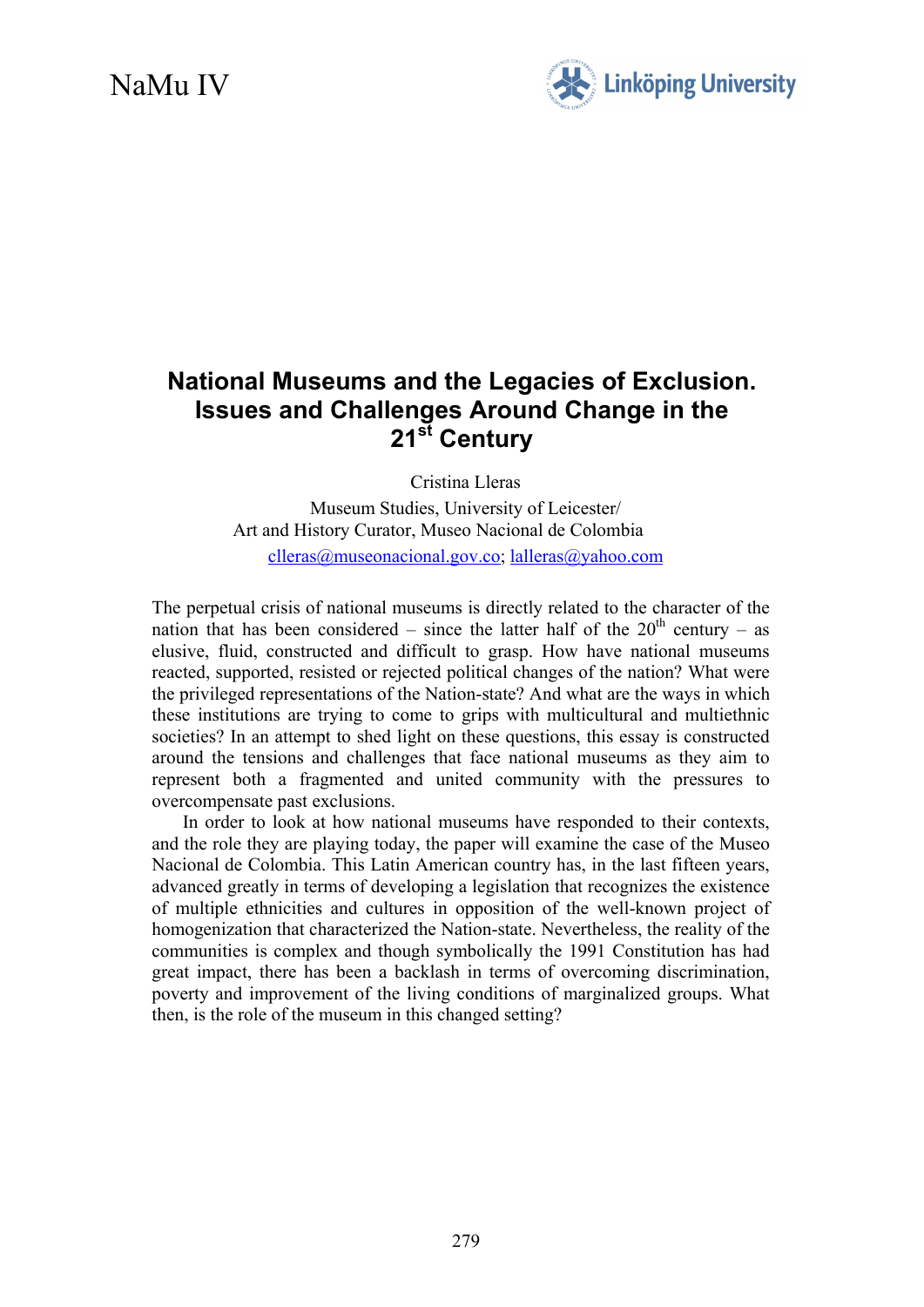## Introduction

1

If a nation is discourse, narrative, or, in other words, a form of representing a cultural community, then national museums are on a second level of representation tied to the imperatives of the societies they aim to interpret. In this sense, museums can act as micromirrors of a macro-reality. The perpetual crisis of national museums is directly related to the character of the nation, a concept that has been considered – since the latter half of the 20th century – elusive, fluid, constructed and difficult to grasp. According to Hobsbawn, individuals give meaning to the nation through discourse and, because discourse can change (González 2007), a nation as a historical product is a process that is never truly finished (Gómez 2004: 97)[1](#page-1-0). If we consider this particularity of the nation, the museum that aims to represent it is never truly completed either. These theories are relatively new, as they reject "essentialist" or "primordialist" accounts that view nations as objective, durable phenomena, the origins of which typically can be traced back to remote antiquity" (Kohl 1998: 225).

The reshaping of what is considered *national* has yielded a pluralist space of a series of overlapping "imagined communities" (Hall 1999: 41) following the theory proposed by Benedict Anderson in the 1980s. This new conception stands in opposition to the unitary program that intended to legitimize the nation-state of the  $19<sup>th</sup>$  and early  $20<sup>th</sup>$  centuries. Culture in the nation-state communicates the idea of a homogeneous imagined community and creates a political identity that distracts from contradictions and fractures (Bolívar 2002). The nation-state is thought to exclude because the action of one principal group tends to organize common life for all other groups to reflect its own history and culture. This single identity propagates itself by both imposing and creating consensus around its own image through the use of the discourse of patriotism, festivities, education and symbols (Walzer 1997).

In the context of the nation-state, national museums were seen as a means of spreading the cultural ideals of unity and homogeneity. Their role in the creation of a collective memory makes them essential in the definition of both individual and communal identities. Museums, therefore, were, and still are, an integral part of the process of nation-making. The problem arises when shared cultural meanings are partial: there are those who cannot see themselves as part of a shared heritage and who feel excluded from the national narrative (Hall 2005).

In this setting, how have national museums responded to new conceptions of *nation*? How are they coping with new groups that are sometimes seen as "threatening" national identity or old exclusions that demand compensation? These questions are the basis for this essay, which is constructed around the tensions and challenges that face national museums as they aim to represent both a fragmented and united community while feeling the pressures of compensating past exclusions. The juxtaposition between representing universalism and the particular is one of the problems that Dean and Rider describe when they list the pressures that are placed on museums today: "to uplift and not to offend, to offer a vision of unity while respecting diversity and to entertain and educate simultaneously bears with it a host of management challenges any one of which can plunge the museum into hot water" (2005: 44).

The questions and objectives outlined above will be discussed by means of examining the case of the Museo Nacional de Colombia. In this case study we can determine that there have been great advancements in legislature that have moved the country away from the nationstate model into a multicultural and pluriethnic nation. Nevertheless, the reality of the communities is complex and although legislation has had great impact symbolically, there has been a backlash against the government in terms of not overcoming discrimination or poverty

<span id="page-1-0"></span><sup>1</sup> The author has translated all texts in Spanish. The number of the page has been kept when relevant.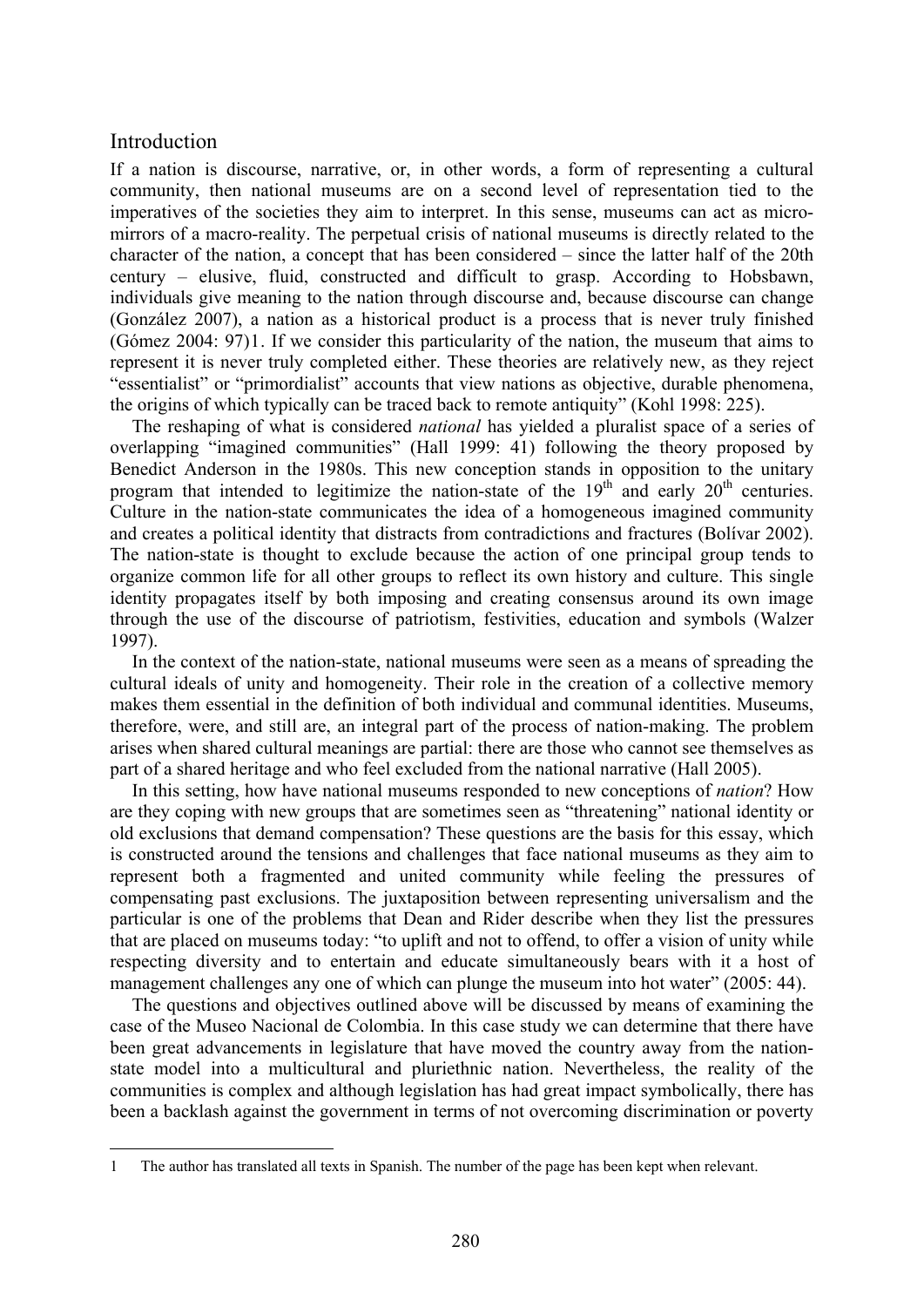and in failing to improve the living conditions of marginalized groups. The specificity of the case will unveil the problems that arise not only when trying to overcome exclusions but also when the interests of diverse groups (including the museum itself) have to be negotiated. This emphasis in legislation is by no means the only possible framework in which to operate, but it has been chosen in the particular case of Colombia as a way to measure the stakes that the museum faces $2$ .

In order to map out the problems and possibilities of the Museo's representation of the Colombian nation, the first part of the essay will present the political context of the appearance, strengthening and demise of the nation-state and the major change implemented by the Constitution of 1991 in Colombia. Also of importance are the unfinished ideals that the new Constitution has left, especially in the particular case of the Afrodescendant communities.<sup>[3](#page-2-1)</sup> This context will set the stage for the Museo Nacional as the second part of the essay presents the current dilemmas faced by the institution as active pieces in the national puzzle. The third part of the essay will bring the local issues into the international scene to look at challenges and questions that remain unanswered around topics such as inclusion, disruption of grand narratives, the territory of the nation in the space of the museum, creating positive difference, and the dangers of fixing identities. In the final part of the essay, the focus will be on suggesting possible solutions to local problems that might also prove useful to the wider museum community.

## Colombia. The Mestizo Nation

## *The Mestizo Project*

1

In Latin America, the major project imagined for nations that gained their independence from the Spanish or Portuguese empires in the  $19<sup>th</sup>$  century was based on the concept of miscegenation or the mixing of races. The project was patriarchic and elitist and excluded not only women but indigenous peoples, Blacks, enslaved people, illiterates, and in most cases, people without property (Achugar 2002: 78). In Colombia, such a project followed, more or less, the same lines with an additional ingredient: regional fragmentation due to a difficult geography.

In retrospect, the particular moment of Independence can be seen as a promising moment in the history of Colombia because it was a chance to give form to a wider democratic project. But analysts show that the exclusionary nature of political representation is an integral part of the founding narrations of the national (Martín-Barbero 2002b). The white Creoles formed their identity by excluding and "othering" different social groups. The possible exploitation of rich natural resources became one of the elements to invigorate that particular group identity (González 2007: 23). A *citizen* was then the person who adhered to their ideological project and a means to exclude any reference to ethnicity (Melo 1992) and citizenship was tied to national identity. Merging contradictory memories was necessary to create an official memory, because recognizing contesting memories would constitute a threat to the survival of the young and frail nation (Roldán 2000:104).

Black and indigenous populations, principally, were considered barbaric; with miscegenation it was thought possible to improve these "lower" races (Arocha & Moreno 2007: 596). Those of mixed origin (mestizos, mulattos and zambos) were still inferior to whites but superior to Blacks and indigenous people (Helg 2004: 24). So "uncomfortable"

<span id="page-2-0"></span><sup>2</sup> The Museo Nacional de Colombia is an administrative unit of the Ministry of Culture and therefore follows the legislation that concerns public cultural institutions.

<span id="page-2-1"></span><sup>3</sup> The Afrodescendant communities are diverse. The term Afrocolombian will be privileged here to make reference to them.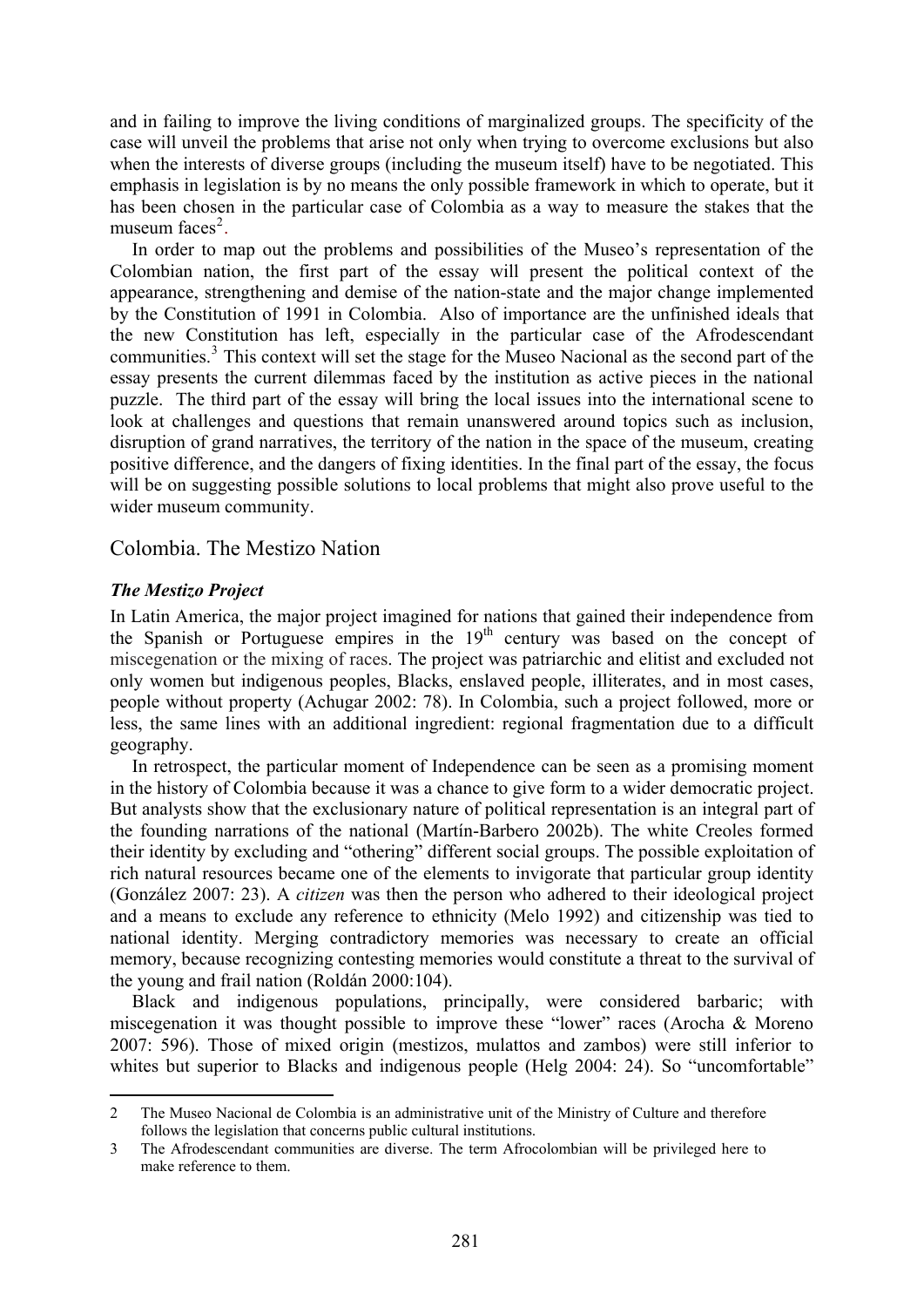was race in the  $19<sup>th</sup>$  century that the Constitutional texts created inclusions and exclusions either by not mentioning race or by creating "special" legislation for indigenous and enslaved people, many times to their detriment (Helg 2004: 27).

Miscegenation appears as the discourse of democratization that produces one class of citizens (Arocha & Moreno 2007: 597) but in reality wishes to eradicate or hide difference, diverse ethnicities, and the realities of the population. The myth of the mestizo contributed to hide the historical and cultural specificities of the Afrocolombians and in legacy the present continues to support the negation of their ethnic rights, as contemplated in international legislation (Arocha 2004: 165). For some historians, miscegenation permitted a more flexible social structure that allowed upward social mobility. Melo gives a realistic account and characterizes Colombian culture as mestiza, for better or worse, differentiated regionally (1992: 124).

#### *The Multicultural and Pluriethnic Nation*

As a result of the process of homogenization, what emerged well into the  $20<sup>th</sup>$  century was an apparent sense of a uniform society but also a deep conflict with those considered different, outside the margins of the nation (i.e. the "uncivilized masses"). The situation changed due to a multiplicity of factors. Globalization, adherence to neoliberalism, the democratic imperative, and the rise of indigenous organizations as alternative forms of development start breaking the spectrum of homogeneity. Economic treaties and "deals" with multilateral institutions are not solely about commerce but include exigencies of political and social compromises, human rights and political legitimacy. This relationship with the rest of the world both debilitates the homogeneous State and gives it a new geography.

During the 1990s, several countries in Latin America acknowledged in their constitutions their multiethnic and pluricultural character (Gros 2004: 205). The end of the mestizo nation in Colombia, at least on paper, would be signed by the drafting of a new constitution in 1991. For the first time in the history of Colombia, voters chose the composition of the Assembly that would rewrite the country's Constitution. The 74 members were representative not only of the traditional parties (that by now included women), but also most notoriously – and perhaps symbolically – of indigenous people, former guerrilla members, evangelicals and leftist parties. Groups of women and Afrocolombians participated in processes of discussion prior to the Assembly (Wills 2000: 399–400).

Not only was the process an interesting case of exercising citizenship and participation, but also the content of the document changed the terms by which the nation was described. In its  $7<sup>th</sup>$  article, the Constitution declares: "The State recognizes and protects the ethnic and cultural diversity of the Colombian Nation." Recognition of diversity meant the end of the Catholic religion as the country's official religion, as well as of Spanish as the sole recognized official language. The Constitution and laws that stemmed from it permitted the construction of a new national imaginary that acknowledges a sociological reality not contemplated before (Gros 2000: 353). For Zambrano, the Constitution constructs a model not of an existing society but of one to be built (2006: 62) and its effects on redefining the national have not been measured. For Wills (2000), the Constitution of 1991 represented a real rupture of democratic significance; even though the changes were of importance, she characterizes Colombia as culturally heterogeneous and socially unequal, the former seen as desirable and the latter as unjust, both causing fear and fragmentation.

#### *Marginalization Continues… The case of Afrocolombians*

The 1991 rewriting of the Constitution did not automatically result in the recognition of past exclusions or in the improvement in the situation of marginalized sectors of the population. Multiculturalism has not improved the quality of life of the indigenous and Black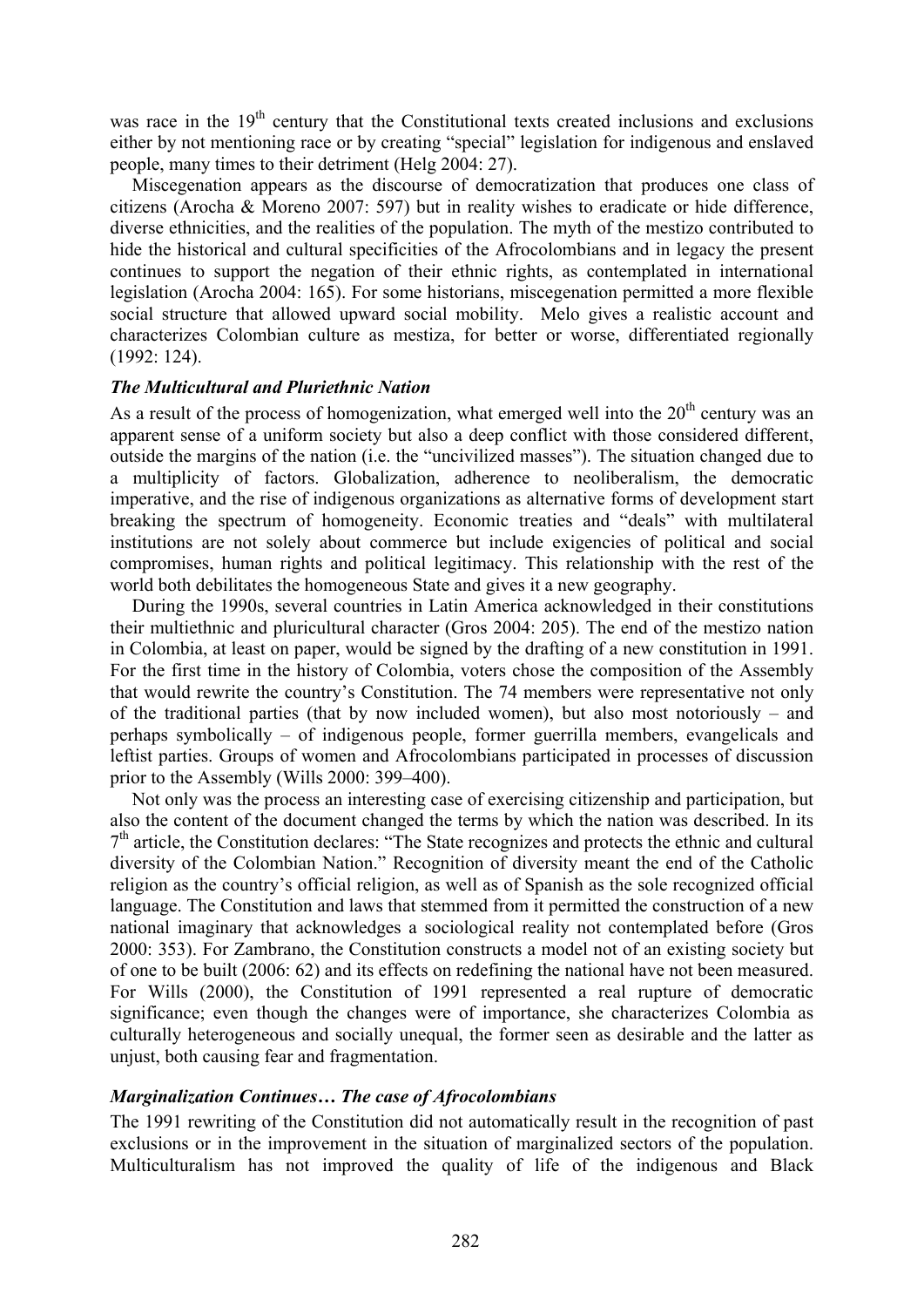communities nor has it really changed the political representation of these communities on a national level (Almario 2007: 200) in general, though, it was a big step in recognizing a diverse nation.

Colombia has the third largest Afrodescendant population in the Americas (Lao-Montes 2007), but the group's presence is poor in the text of the Constitution. The  $55<sup>th</sup>$  article provides that a law should be sanctioned in the following 2 years, as it was in 1993 (Law 70, 1993). Some academics have interpreted this as the continuation of certain forms of discrimination. Helg (2004), for instance, criticizes the definitions of Black communities in this law, as it homogenizes their culture, excludes zambos, mulattos and populations of certain regions, as well as Black urban communities, and makes no mention of the African Diaspora.

In comparison with the prerogatives that indigenous communities have (81 indigenous groups with judicial jurisdiction, administrative autonomy, ownership of land, selfgovernment and seats in the Senate by special circumscription), the Black communities have won ground but are still behind. They are also the populations most affected by the country's internal conflict and by economic liberalization. The right to hold land collectively was legalized in the 1990s and has had a sinister result, as legal and illegal armed groups entered the scene to dispute the control of their territories (Arocha & Moreno 2007: 593).

Amid an internal conflict, the concept of reparations has become problematic, aggravated by the historical circumstances that touch the Black communities. For Almario, there is a need to revisit the past in order to see how the damages to the communities in the present are a result of the repression of former events (2007). He agrees with the idea that a lack of acknowledgment and hiding the memories of slavery cause continuities of inequality, exploitation and discrimination generated by the politics of imperialism (Ibid). The claims for historical reparations have become more widespread since the Durban Conference in South Africa declared the transatlantic slave trade a crime against humanity in 2001. A group of activist-scholars demands that public institutions rewrite the history of a Black presence (Mosquera, Barcelos & Arévalo 2007: 16). Their invitation is meant for those Blacks who perceive themselves as integrated into the nation, to remember the pain of the past, and to see how slavery has had repercussions on the inequalities of the present as a constitutive determinant of a social identity. The principal fight is against racism and discrimination, seen through the lens of history to find its original causes.

This movement is not isolated. Around the globe, there are other groups that claim reparations and actions that are visible in the public sphere. "Colonialism, slavery, and racial injustice have been prominent in these attempts to bring the past into the present" (Schwarz 2005: 225). Schwarz argues that history and heritage institutions have to explore the continuation of past mentalities into the present. To recognize the wrongs done in the past has consequences that are judicial, therapeutic and historical, but he states that history can be in conflict with the way these events are remembered. There is no formula and there are no predictable positive results, but recognition of the past is a way to make visible the undesirable forms of the former times that continue to exist in the present.

## Representing the Colombian Nation in the National Museum

#### *Origins and Current Narrative*

The thread that sews the argument of this essay is that the Museo Nacional is a micro-stage that serves to look at the Colombian nation. What follows is a description of the origins of the Museo and a brief explanation of the Museo's present script, which will show the criticisms, the challenges and the pressures that are presently placed on the institution.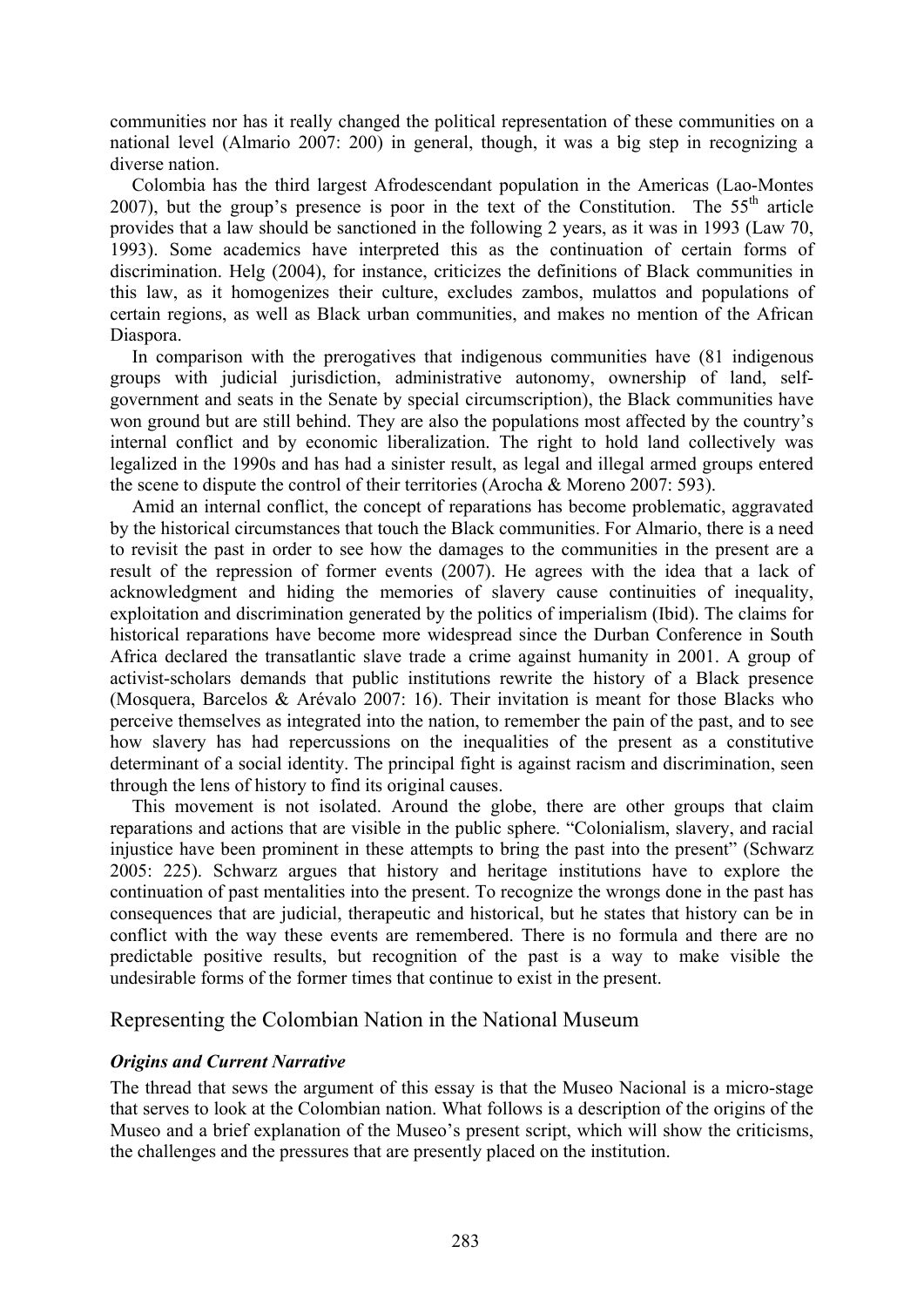Shortly after Independence, the new government founded the Museo Nacional de Colombia (1823) in an effort to contribute to the nation-making process and as a means of breaking with the colonial past. It responded to a belief in progress and in the advantages of science in a region that was considered rich in natural resources but poorly administered by the Spanish crown. A French commission of scientists was hired to found and install a school, which developed into what is now the Museo. The school's first director was a Peruvian man educated in Europe. Shortly after his stay in Colombia, he returned to Perú to found a museum there. Originally, the Museo was meant to complement a school of mineralogy where lessons concerning geology, chemistry, anatomy, zoology, entomology, botany, drawing, and other sciences would be held (Segura 1995).

Natural science museums were instrumental in creating a national identity in other Latin American countries as well. One such country is Brazil (Sepúlveda dos Santos 2003). For Sepúlveda dos Santos, while European museums constructed a narrative that included ancient civilizations, Brazil created its nationhood based on nature. She states: "Museums of natural history had served as instruments for nation-states as they gathered and classified samples of the entire world. Later they served their nations by ordering objects from the past to the present, from antiquity to modernity, from indigenous populations to civilized ones, and from fossils to skeletons of the human species, and presenting them to an increasing and massive public" (Ibid.: 195).

Along these lines of thought, one finds that the collections of the Museo Nacional rapidly became very diverse. It was foreign travelers in Colombia who chronicled the early presence of paintings in the Museo. Visitors would find minerals, weapons, ethnographic objects of the Indigenous communities, archaeological artifacts, religious paintings, testimonial objects, and trophies from independence in the same space. Ironically, the present-day collections divided into art, history, and archaeology and ethnography hold little evidence that can attest to the origins of the institution, except for the instruments brought by the French Scientific Mission and a meteorite that was bought as the school's first piece.

The story of the collections is not only one of constant increase; it is also one of fragmentation and loss. The fact that the Museo only had a definite site when it moved into a  $19<sup>th</sup>$  century prison building in 1948 attests to the difficulty of maintaining the collections. In the middle of the  $20<sup>th</sup>$  century, the natural history collections were moved to other museums in the National University; objects that belonged to Simón Bolívar were used to found a historic house museum in 1925; objects from the colonial period were used to create the Museo de Arte Colonial in 1942; in 1960, a museum dedicated to Independence was also born of the Museo´s collections. For Sánchez, "The fragmented memory of the Museo may reflect the memory of the Colombian nation, and this museum might be one in spite of itself (as is the nation) and the Colombian State" (2000: 27).

Presently, the Museo´s script has a chronological narration that encompasses the four collections it holds. The first floor starts with the vestiges of early human presence in the Colombian territory and the script ends in the third floor with the death in 1948 of the Liberal Presidential candidate Jorge Eliécer Gaitán, which spurred acts of violence and contributed to a national crisis known as The Violence (1946–1957). The 17 permanent exhibition galleries also hold small spaces for temporary shows and galleries that do not strictly follow the chronology. There are differences in the language employed across the floors due to their varying "ownership." The first floor is "dominated" by the Curatorship of Ethnography and Archaeology and the second and third by the Curatorship of Art and History. Temporary exhibitions are usually held in their own gallery located close to the entrance of the Museo.

The present narrative was initiated and developed almost single-handedly by the artist and art historian Beatriz González, who headed the Curatorship of Art and History from 1989 to 2004. Since replacing González at that point, I have introduced changes that have not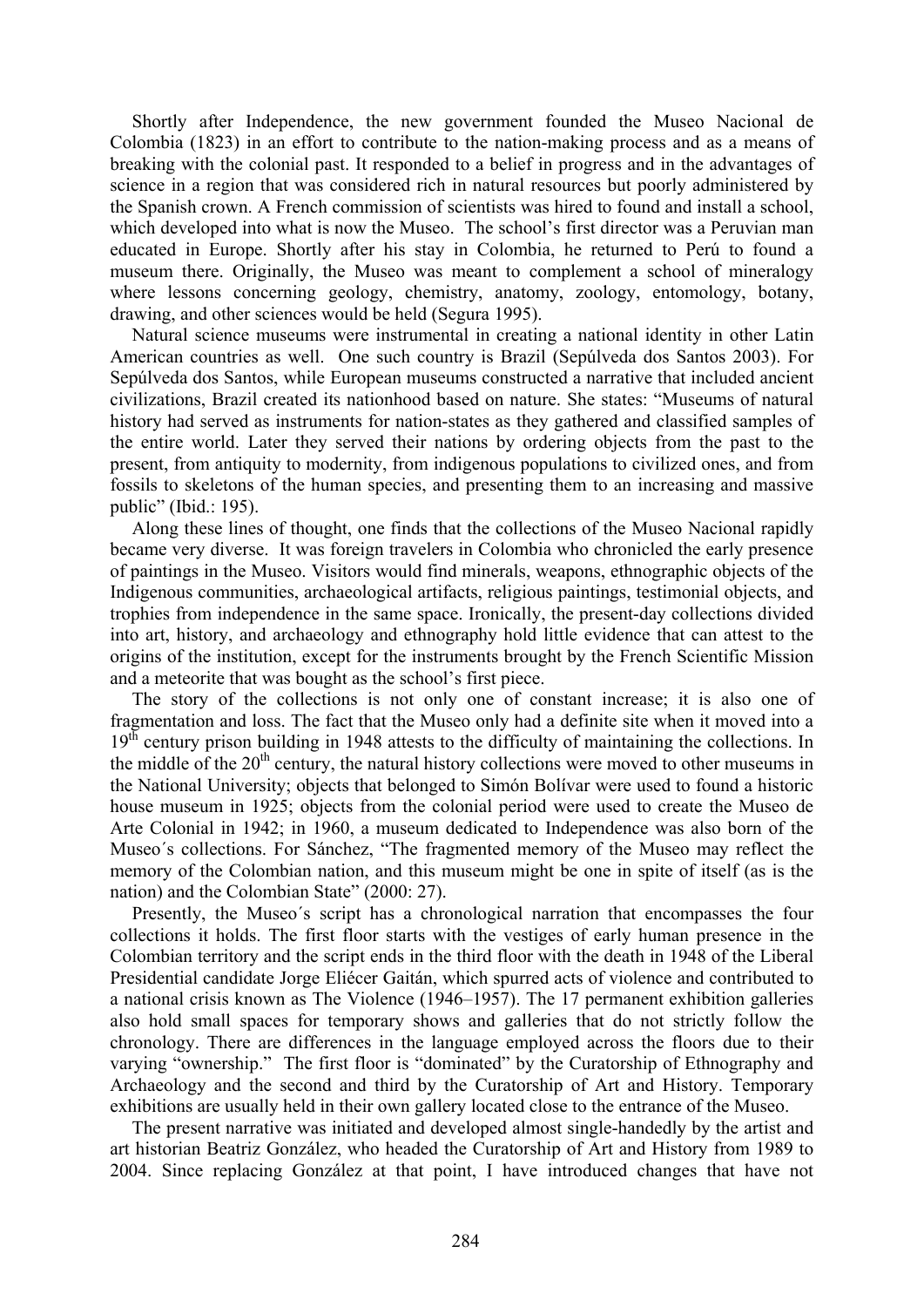modified the basic structure of that narrative. González´s intention was to have a script that would have a unifying concept and that would include the contemporary period. For the most part, history in the Museo had not covered periods after Independence. Therefore, the intention was to create a sense of the history of culture that would involve scientists, writers, artists, and the most relevant political events.

Criticizing the narrative, Sánchez notes that "The Museo gives objects-documentmonuments an imagined unity: a national narrative…The museum-nation is a *mise-en-scène* of a memory that defines who the great men are; what the great events are; what is valued: talent, fortune, heroism; what is privileged: the artistic, the scientific or the political. It is the tension between a museum-gallery and a museum-society" (2000: 28). The narrative was developed out of the collections. But what did the collections hold? In essence, it is what Achugar describes as "poems, visual images, anthems, currency, prints, and monuments [that] made part of the labor of constructing a series of symbols necessary to establish this 'ritual order' that operated as one of the central elements in the foundational effort to constitute a national imaginary that would, in time, end up being the object of remembrance and be objectified in the official national memory" (2002: 79). These symbols of identity-for the most part- obeyed the logic of an elitist minority.

We can safely say that the discourse of nation that has predominated in the Museo has privileged the victorious, the political and economical elites, and (predominantly) heterosexual white men. Notwithstanding some exceptions, museum exhibitions privilege hegemonic memories. Until now, our excuse for absences and silences has been the lack of objects with which to represent other communities and other realities. In this sense, the Museo still reflects the traditional notion of identity and the fact of Colombia as the nation-state. Our weakness is precisely the difficulty of rescuing from the past the testimonial objects belonging to subaltern groups. The story of the museum is not heterogeneous and several directors made efforts to represent the country's various regions, for instance, but in reality the collections are not truly representative of the richness of the people who comprise the nation.

With these limitations in mind, the Museo initiated a series of discussion panels at the end of the 1990s that challenged its mission and took into consideration the Constitution of 1991. The results were documented and implemented in a *Strategic Plan 2001–2010. A Foundation for the Museo Nacional of the Future*. A general diagnosis and a critical view of the collections state: "the collections and permanent exhibition galleries register enormous voids in happenings, social processes and other key themes of the history of Colombian culture and are distant from reflecting the multiethnic and pluricultural character of the nation…" To remedy the situation, the Plan stipulated the creation of working projects that would follow an area of "Construction of multiple narratives of the history of cultural processes." In theory, the process welcomes the participation of different sectors of society and regions and tries to build bridges between the Museo and the academic community. In practice, the Plan does not take into account the Museo´s lack of human resources, budget, infrastructure and negotiation with communities, a situation that slows down reaching such goals.

## *Criticizing discourse*

The suggestions and questions raised by the academic community can be added to a series of criticisms that appear in theses or analyses developed by students. Concerning the subordinate population, Ana María Calderón, a history student, analyzed the discourse the museum builds as it relates to Afrocolombians. She criticizes what she sees as a reproduction of stereotypes related to the slave trade, music, and exotic instruments and the conformation of rebellious groups in search of liberty. For her, these elements give a sense of picturesque, servile and exotic beings. She supports a deeper regard that includes aspects that permit a better understanding of the African past and how it survives in the present.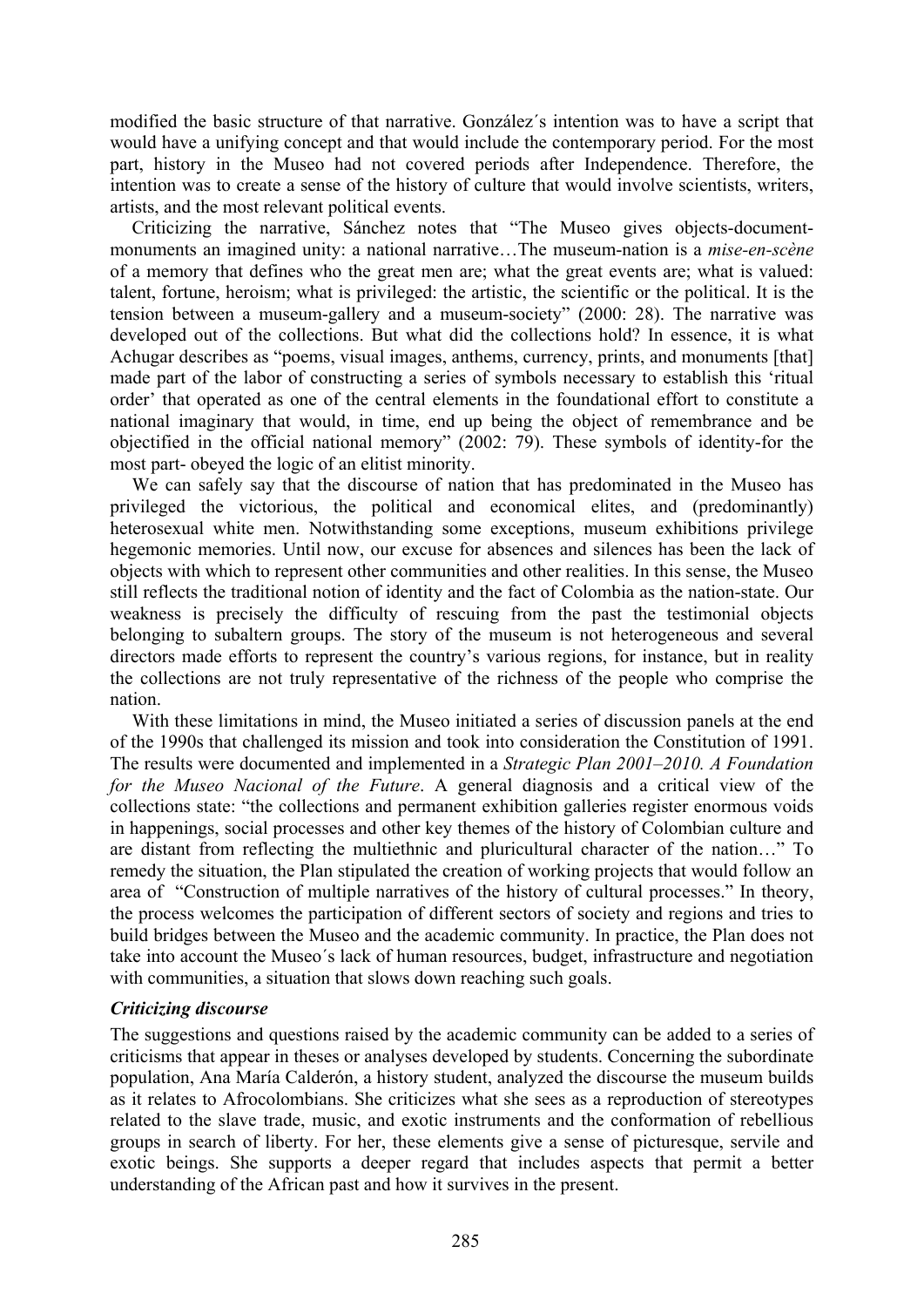These critical views on the representation of the Colombian population have been reaffirmed by the results of visitor studies the museum has held in its permanent exhibition galleries. A general survey has been conducted in all of the galleries and more specialized ones were held in 2005 in two rooms. The first was held in the gallery "Emancipation and Republic" (1810–1830) and the second was held in "New Kingdom of Granada," the gallery that covers the colonial period (1554–1810). One hundred polls were taken in each room. In addition, selected semi-structured interviews and observations were conducted. In both studies, people were asked to select from a series of categories, themes that they though should be included in the galleries. For "Emancipation and Republic," 34% of the visitors polled chose "arts (music and literature),"  $16\%$  "participation of minorities," and 13% "quotidian life (celebrations and labour)." Other visitors chose multiple categories. In the second study, when asked about the themes that visitors wanted the museum to enhance, 26% answered positively in the category of "participation of minorities," 10% "quotidian life," and 46% combined both topics. The profile of visitors had its higher rate in young students (less than 25 years of age). Interviews suggest that there is an interest in seeing how common people participated in their country's history and in exploring other aspects of cultural and quotidian life.

The results contrast with the vast majority of comments left by people in the "Book of visitors," where reactions attest to a pride and gratitude for the way the museum preserves national identity. Visitors to the museum can be characterized by a higher percentage of students from the middle class, roughly divided in half between men and women. There is also a high number of private and public schools that attend both temporary and permanent exhibitions. The vast number of students that visit the Museo to do their homework attests to the fact that the institution is seen as a complement to formal education. The results do not show a significant presence amongst visitors of Indigenous or Afrocolombian origins, as well as people from other regions who seldom visit the institution. In short, the museum caters to an audience that excludes the lower (and upper) classes as well as ethnic minorities. Presently, the institution is working on a project of accessibility that involves making the museum available to people with physical disabilities and incorporating their views to the plan the museum is developing.

#### *Afrocolombians*

In 2005 actions were taken to contact Jaime Arocha, a scholar who has worked and dedicated the last 30 years to the Afrocolombian communities. He had previously been in touch with the Ministry of Culture and in the company of Claudia Mosquera advocated the need for the Museo Nacional to have a separate pavilion for Afro communities, and called for the inclusion of Afro communities in the Museo´s narration. These demands are put forward as part of the claim for reparation from the State. Claudia Mosquera argues: "Why not demand the State to rewrite the history of the Black presence in the country since the transatlantic slave trade?"(Mosquera, Barcelos & Arévalo 2007: 16). Mosquera directly refers to the urgent need for institutions such as the Museo Nacional de Colombia to rewrite the narrative of the contributions that diverse Afro communities have made to the construction of the nation. The strength of this claim is supported by the subrepresentation of these communities both in the collections and in the permanent exhibitions.

The members of the museum team, including myself, are hesitant of the results of creating a separate space as a means of reparation. Won't this solution create further alienation? The pros and cons of both integration and separation will be looked at in detail in the next section. In the meantime, we shall mention that at a recent two-day meeting (September 13 and 14, 2007) with 13 representatives of different Afro communities, the idea of a separate space was much supported. In an earlier meeting held with 13 academics on the issue of representation of the Afro communities on February 22 and 23, 2007, two positions were held. The more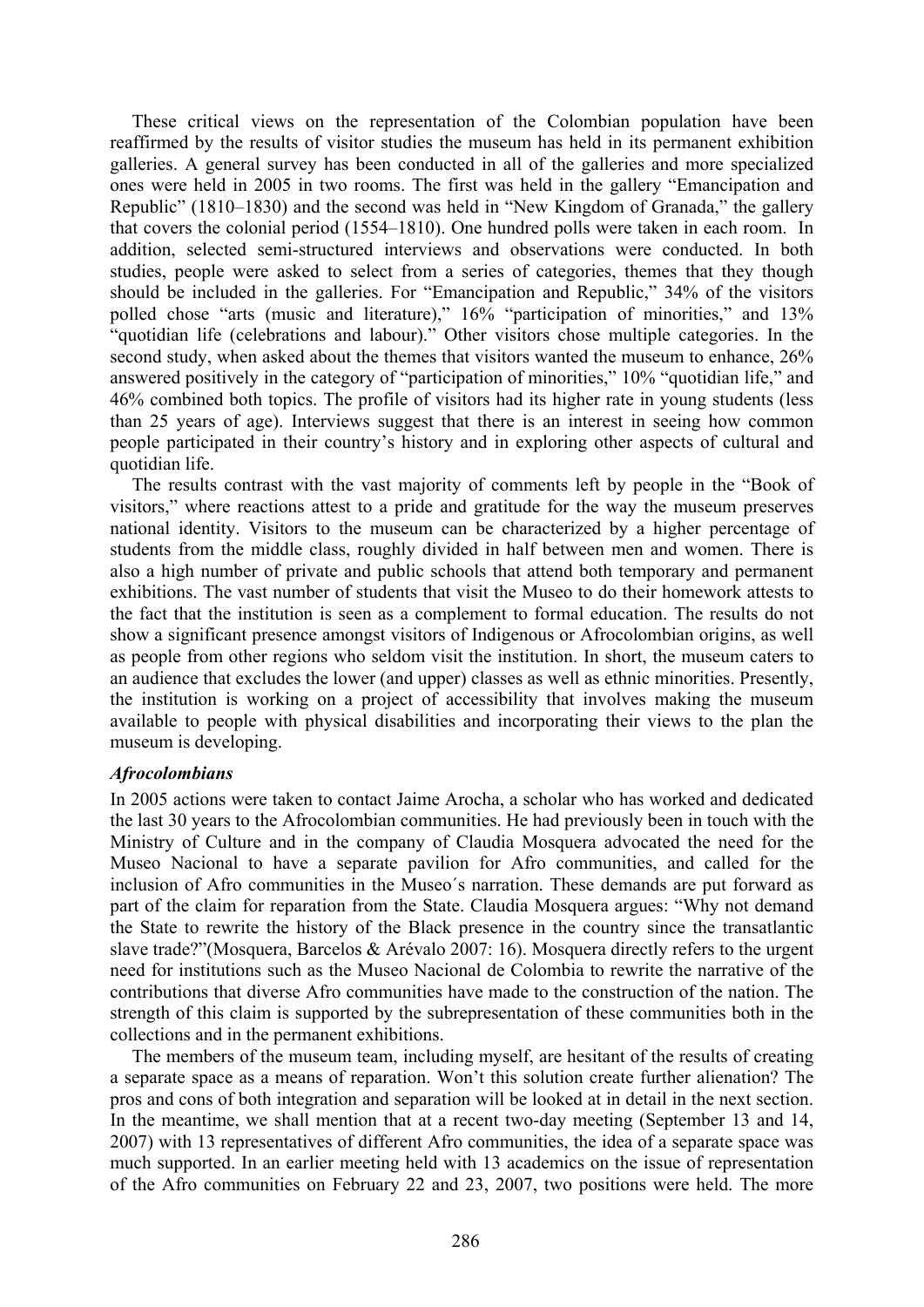radical stance, supported by Mosquera and Arocha, supports the necessity for a pavilion, while the other expresses its adherence to a temporary exhibition room that would explore both issues concerning the Afro communities and the relationship between them and other groups. Both academics and community representatives were appalled by the absence and misrepresentation of Afro communities and made claims that directly checkmate the current narrative structure.

 Apart from these two groups that consigned highly critical views of the museum in ways that can only be transformed in the long term, we have begun to work on a short- term action. As Arocha has written in the current joint project, the working group reached a consensus: to reach the principal goal – i.e. the pavilion for the scholars, the representation of Afro communities in the collections and exhibitions for the museum team – it is necessary to take intermediate steps, such as a temporary exhibition. In this sense, the professors emphasized that the cult to the ancestors constitutes a fundamental axis for both Afrocolombian cultures as well as the cultures in West and Central Africa. In consequence, the Museum and the Ministry have developed a permanent team of Afrocolombian intellectuals, as well as members of the communities that will be represented in the exhibition, who have been invited to participate in the process of the researching and representing of funerary rituals of Afro communities in San Andrés, Providencia and Santa Catalina islands in the Caribbean that have a distinct history from the other Afrocommunities-, Palenque de San Basilio, a site of early resistance, Norte del Cauca, Chocó, and Nariño.

## *Exclusionary Narrative*

The diagnosis is clear. Without having consulted additional misrepresented groups, we can apply the words of Uberoi to the narrative of the *national* currently supported by the Museo. He states: "national identities that possess elements repugnant to certain minority groups are also likely to only reflect the values, traditions and history of the cultural majority. The national identity will still be unable to foster security or belonging amongst many of the individuals and groups that comprise the polity because it is still not a reflection of the diverse cultural groups that comprise the polity as a whole" (2007: 149). With the absence of the representation of cultural or ethnic groups such as the Afrocolombian communities, there can be no place for the recognition of the self, individual or collective, in the construction of the polity.

A sense of exclusion transcends the cultural sphere to other economic and political spheres. If the national does not include me, why should I have an attachment to this particular identity? Why should I not have a higher alliance to my own cultural group above all others? Uberoi adds, "little attachment could be developed to the shared political life that all groups possess because, at least from the perspective of the minority cultural group, no shared political life exists" (Ibid.: 144). In terms of the political body, this adherence is important to foster citizenship, social justice, resolution of conflicts and in order to have working democratic institutions (Ibid.).

Several participants in the two meetings held on the topic of representation of Afrocommunities in the Museum expressed that the Museo is just as excluding as the nation is. Why expect the museum to be different to the reality of the communities? However, the museum not only mirrors a reality but, when it invokes a reality of the national, it is actually producing it as such (Bolívar 2002: 27). The Constitution challenges the script of the Museo by promoting diversity, political participation, inclusion, but it does not make explicit how to make these objectives possible. The Museo´s task involves not only these changes but confronting the maladies that taking on this task would entail because the national script is well embedded in society. Roldán suggests that in rewriting the Museo's own script it might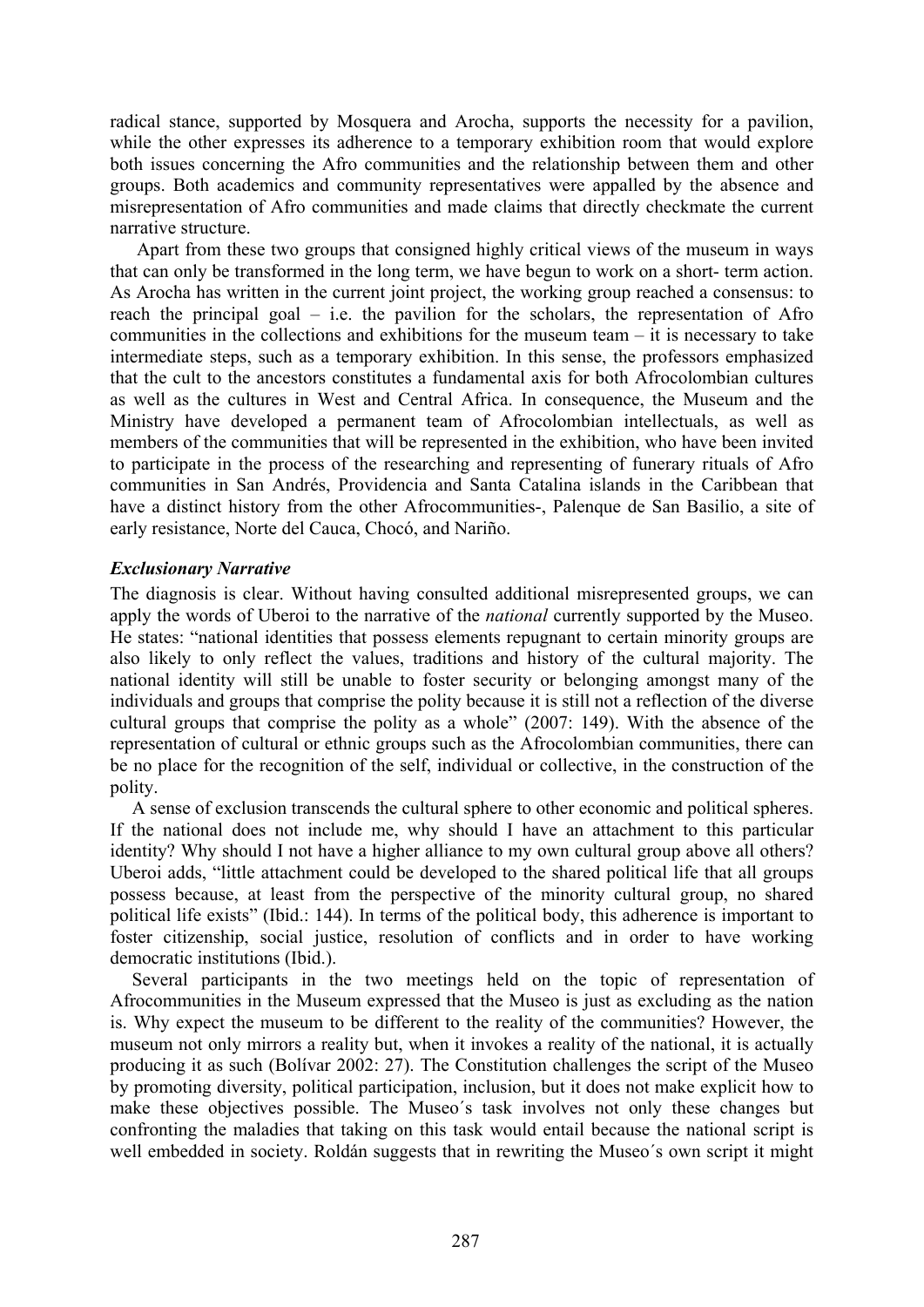risk discovering that its own disappearance or radical change in power structure might be the price to pay in the exercise of re-imagining the nation (2000: 114).

Exclusion does not only entail Afrocolombian groups. Representation of the third major group that comprises Colombian identity, the indigenous population, is reduced almost exclusively to archaeology. This is problematic because as Kohl has stated, "archaeological cultures and ethnic groups are not synonymous, and modern constructivist perspectives on ethnicity and nationality preclude the possibility of a perfect correlation between material remains and ethnicity" (Kohl 1998: 239). In this list, we might include as well the history of women, children, youth, groups of migrants, disabled people, popular sectors, and the elderly. In light of these exclusions we can ask whether the rights of one group impose on the others. Should each group have its own pavilion or does the right of reparation only belong to the Afrodescendent community?

We cannot say that the Museo has stood still in light of these results. Measures have been taken to collect research around themes such as the abolition of slavery, women's political rights, and the displacement of communities, but these investigations have not made their way into the permanent exhibition galleries or transformed the collections. The changes that have been put into place in the galleries were unnoticed or misinterpreted by participants of both meetings described above, which certainly problematizes our views of "solutions." The Afro community has placed great expectative on the future museum. Confronting these dreams with reality is one of the challenges.

To summarize, the problems of overcoming a vastly excluding narrative have to be added to the challenge of including diversity without creating a homogenous identity and responding to claims of historical reparation. The solution to these problems also has to embrace a narrative that is in tune with postmodern and post colonial transformations. The main concern here is the path to approach the conformation of a public sphere, a space of dialogue, and a space where differences can coexist. The specific demand, until now, of a separate pavilion for the Afrocolombian population imposes further requirements that the Museo has been asked to respond to in the short term. Consultation with other groups such as the indigenous populations will also create a new scenario that will either reinforce or challenge what the Afrocolombian representatives have demanded.

#### National Museums, Representing Unity and Difference

#### *Abandoning Grand Narratives and Inclusion*

We could venture the hypothesis that the all-encompassing nation-state has had its equivalence in the permanent exhibitions that aim to create a grand narrative with an authoritative voice that homogenizes representations. If national museums are micro-cosms of a macro-reality, what are the necessary changes in the narrative that will allow an articulation of an inclusive script? "Grand narrative" exhibitions have, as is the case of the Museo Nacional, the tendency to claim universalism and totalizing accounts, but in this attempt to create a notion of a cohesive community they leave out the diverse expressions and histories of the subcommunities that make up the national. There is a parallel that can be drawn with the way history, as a discipline, has been challenged from micro-instances in order to take into account the local and the regional.

To break down these totalizing account, one should be able to place the question, in the words of Hall: "Where, one asks, is this deeply ruptured and fractured history, with its interweaving of stability and conflict, in the Heritage´s version of the dominant national narrative?" (2005: 27). The purpose of abandoning the ambitious grand narrative is to give way to the different experiences of the national and open up the possibilities of diversifying readings of the collections to tell unheard stories. This point is made clear in Hooper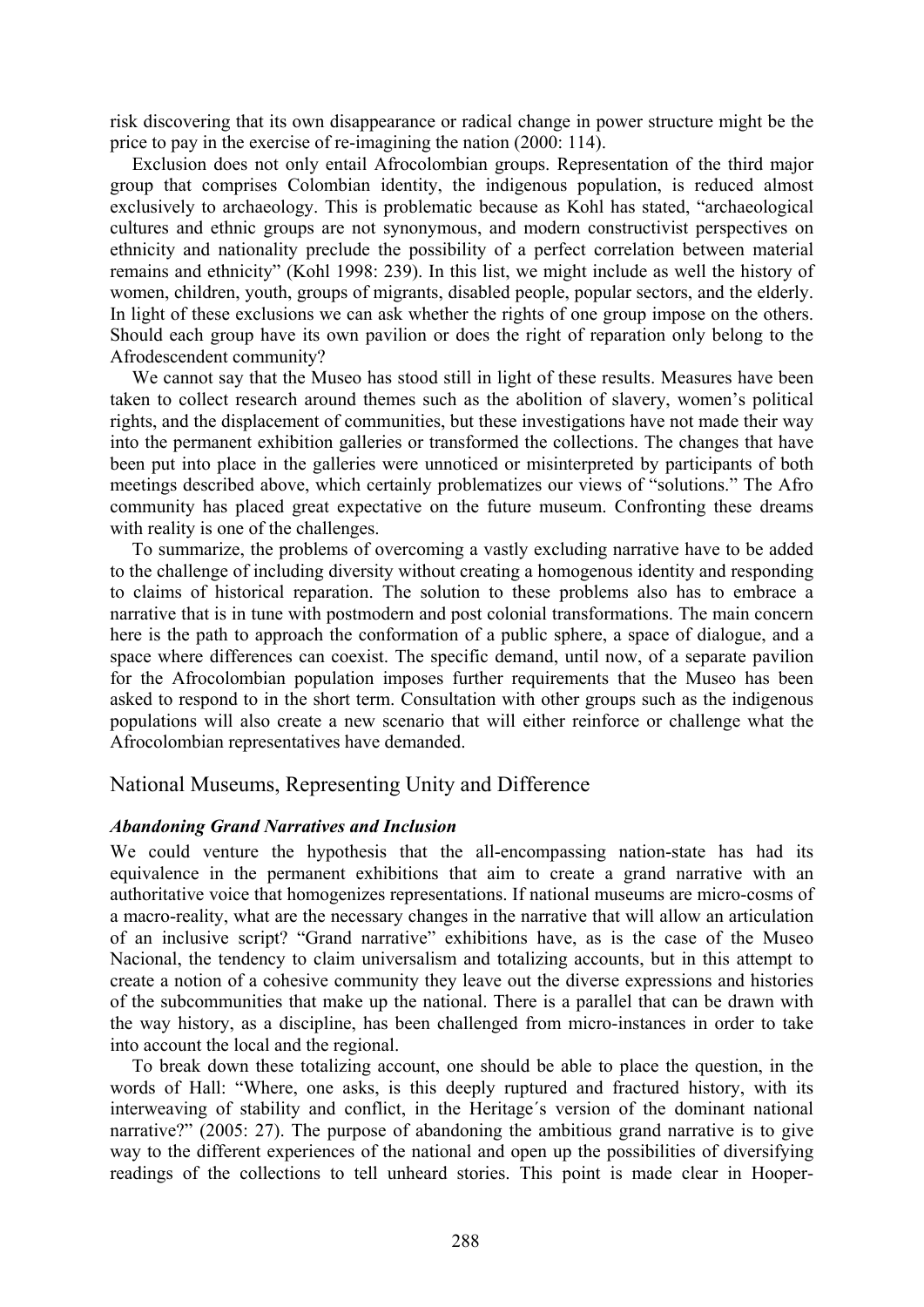Greenhill's account of the resignification of paintings and decorative art objects set in the context of the story of the slave-servant Ignatious Sancho (2000). She theorizes, "In the postmuseum, histories that have been hidden away are being brought to light, and in this, modernist master narratives are being challenged" (Ibid: 145).

In the process of acknowledging particular microcosms, the institution becomes accessible for "sharing private memories and stories – a multiplicity of versions of history offered in the public sphere with the intent of community building" (Ashley 2005: 11). This openness is used, in the case of Northern Ireland, to build exhibits with those stories as a point of departure. In this scenario, taking distance from the grand narrative is also a way to avoid touching "'the troubles' and conflicting imaginings of Northern Ireland's history," as Crooke has established (Ashley 2005). Crooke also points to the transition museums have made between being the space of the state to being the space of the communities: museums are inviting groups previously excluded and groups themselves are self-representing. For Crooke (2005) museums are now at the intersection between the national, the personal and the local.

Gardner also advocates for a broad history that allows a multiplicity of stories told from many points of view: "We should see difference and contest as a strength, not something to be plastered over with an idealized story of shared values and goals" (2004: 17). Referring to the National Museum of American History (Smithsonian), he adds, "Different voices give us a fuller picture of American history, each story telling us something about all the others. We have a responsibility to help our visitors understand that our history is diverse –we have an obligation to interpret history, not present the past as we wish it had been" (Ibid). Nevertheless, Ashley and Gardner point to the complexities of opening up the process and diversifying representation. Ashley asks "[w]hether non-white minorities will be invited to share this space…" (2005: 11). She also makes her ideas about participation more complex by signaling that

Some critics see the abandonment of the grand narrative and its replacement by multiple narratives of minorities or populist representations of ordinary people as another form of tyranny. Instead of the public depicted as uniform citizens, it becomes individuals and communities of difference that are isolated, depoliticized and made digestible for mass consumption (Hodgins, 2004). Others voice the danger that in favouring new or minority perspectives museums might trade 'one set of exclusionary practices for another' (Phillips, 2003:165), as old audiences and practitioners are cut out of the process of communication in an effort to overcompensate for past domination (Ibid.: 14).

Gardner, on the other hand, synthesizes in his concerns the bulk of the issue that this paper attempts to grapple with, i.e., how to create narratives that include voices but that are not exclusionary:

But what is the right mix of exhibits to explore the diversity of the American experience? The political reality is that every group wants visibility and wants and deserves an exhibit. But even as big a museum as NMAH has limited space and can´t accommodate every group. How do we set priorities? And in any case, do we really want to deal with difference by setting apart, segregating those who are different? At NMAH, our priority is integrating diverse experiences throughout the museum. But is that really the right way to go? […] How do we avoid dividing the museum up by racial or ethnic group and yet not end up with only tokenism? And how do you explore difference in a broader sense- not just race and ethnicity but age, abilities (and disabilities), class, gender, language, nativity, religion, sexuality? (2004: 17).

The theme that Gardner and Ashley point to is the difficulty of embracing inclusion without creating a pastiche of uniformed voices, but especially without creating a new form of keeping communities at a distance. In this respect, Stevens asks whether "In satisfying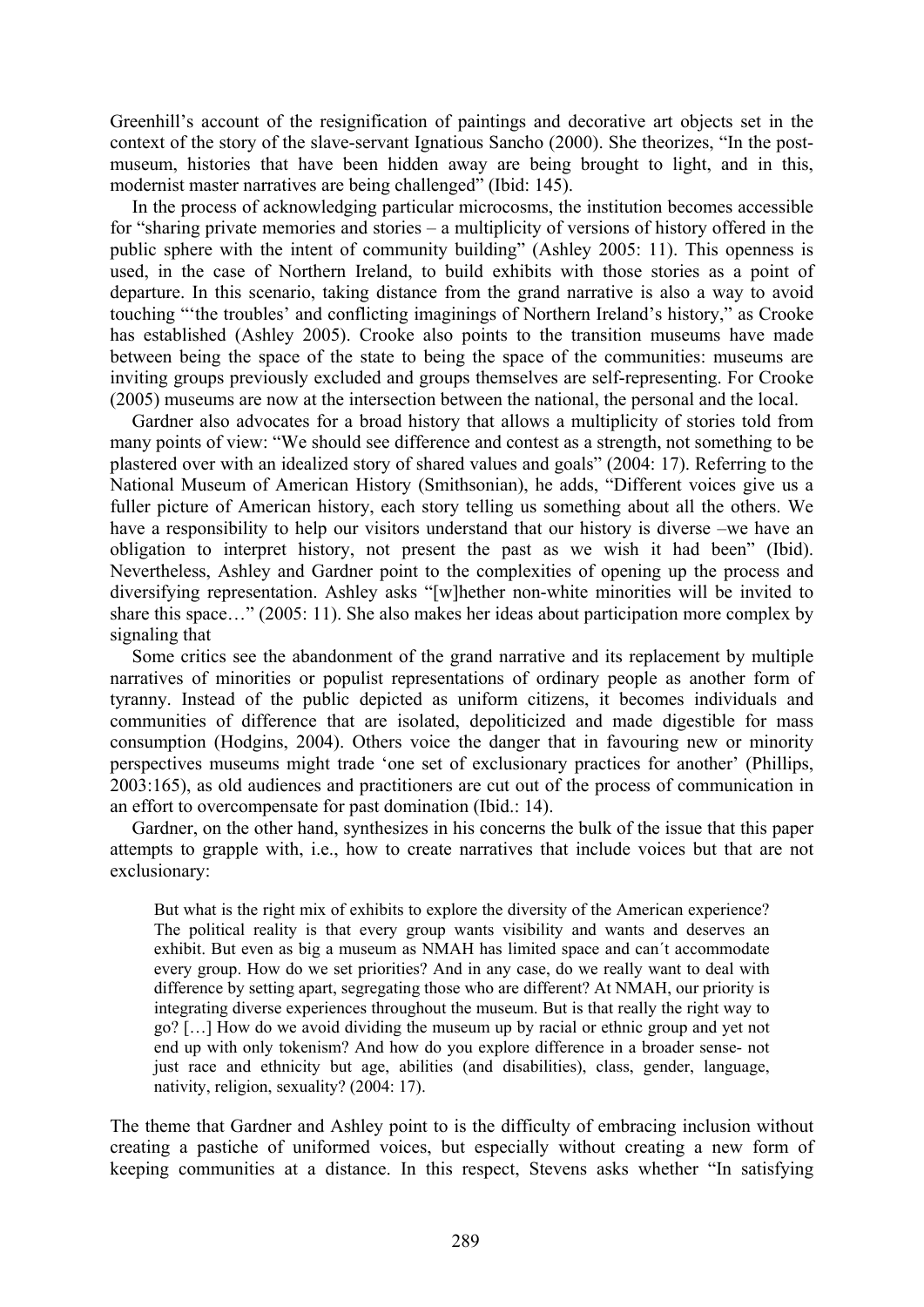demands for recognition on the part of minority groups do museums contribute to social cohesion or do they generate competition between groups that may heighten existing tensions?" (2007: 29). What we can conclude from these arguments is that the space of the museum is part of the battlefield of memories that are in competition.

#### *Museum as Contact Zone or Zone of Conflict?*

The possibility of thinking about the museum as a democratic space where different voices, narratives, and communities can meet and can be heard is best understood under the conception of "contact zone" developed by James Clifford. He uses the notion to explain how people traditionally separated by conditions of conflict, inequality, coercion, and asymmetrical relations of power come into contact in a "safe," democratic space. In contact zones there is a continuous negotiation of borders and centers where interaction takes place. Clifford explains: "…the multiplication of contexts becomes less about discovery and more about negotiation, less a matter of creative curators having good ideas, doing research, consulting indigenous experts, and more a matter of responding to actual pressures and calls for representation in a culturally complex civil society" (1999: 450). If museums are able to become such spaces, the notion of education changes and, instead, museums will be grappling with issues such as dialogue, alliances, inequality, and translation (Ibid).

This notion feeds the perspective of creating a forum out of a national museum, where exchange occurs. In this scenario the museum works to undermine fragmentation, though it is not interested in creating unity but rather something such as a market for ideas. Though the "contact zone" has been widely embraced, Dibley (2005) has questioned Clifford´s arguments. His critique is centered on the notion of redeeming the museum from its exclusionary practices. For this author, dialogue and participation of communities "is insufficiently acute to the ways in which prior techniques subjectivized those that are now the loci of resistance to, and reform by, museological operations" (2005: 7). How this plays out in this argument is that the museum does not have a natural democratic ethos, especially as it pertains to the legacies of colonialism. It is clear that not all subjects have access to the egalitarian ideal that the museum-as-democracy suggests. For Dibley, "relations of reciprocity look more like those in which the marginal and dispossessed are to be reconciled to the historical structures of their marginalization and dispossession" (Ibid: 17).

There are additional queries. Stevens´s argument is centered on museums as "zones of conflict" that may actually cause or exacerbate rivalry rather than dialogue. According to her study, there is little research on how working with one group might deprive another to equal access to the museum. In the particular case she explores, different cultural groups made demands about inclusion, which resulted in exhibitions at the Musée Dauphinois, in Grenoble, France, but also involved aggression in acts of racism against the members of groups included. Working with minority groups was not only about narration but also about recognition and self-empowerment. Therefore, processes involve a wide scope of emotions and participants that might not be prepared to come into contact with each other. She proposes that the museum space be looked at as a kaleidoscope, "in which a play of perspectives generates complex responses that perhaps begin to break the cycle of recognition's restrictive binaries" (2007: 37) as the model of one community and the museum is further complicated by other communities and visitors.

Realistically, the action of embracing and inclusion can never be all-encompassing. The museum as democracy, in the words of Dibley, "creates a space of representation that, at least in principle, has been democratized in that the occupancy of the position of Man – based on 'his' universality – is openly and freely available to all. But it also creates an insatiable politics in which any museum display can always be held accountable for representational inadequacies on the grounds of any particular social exclusion – be it gendered, classed, racial or some other pattern of marginalization – and thus in need of supplementation" (2005: 11).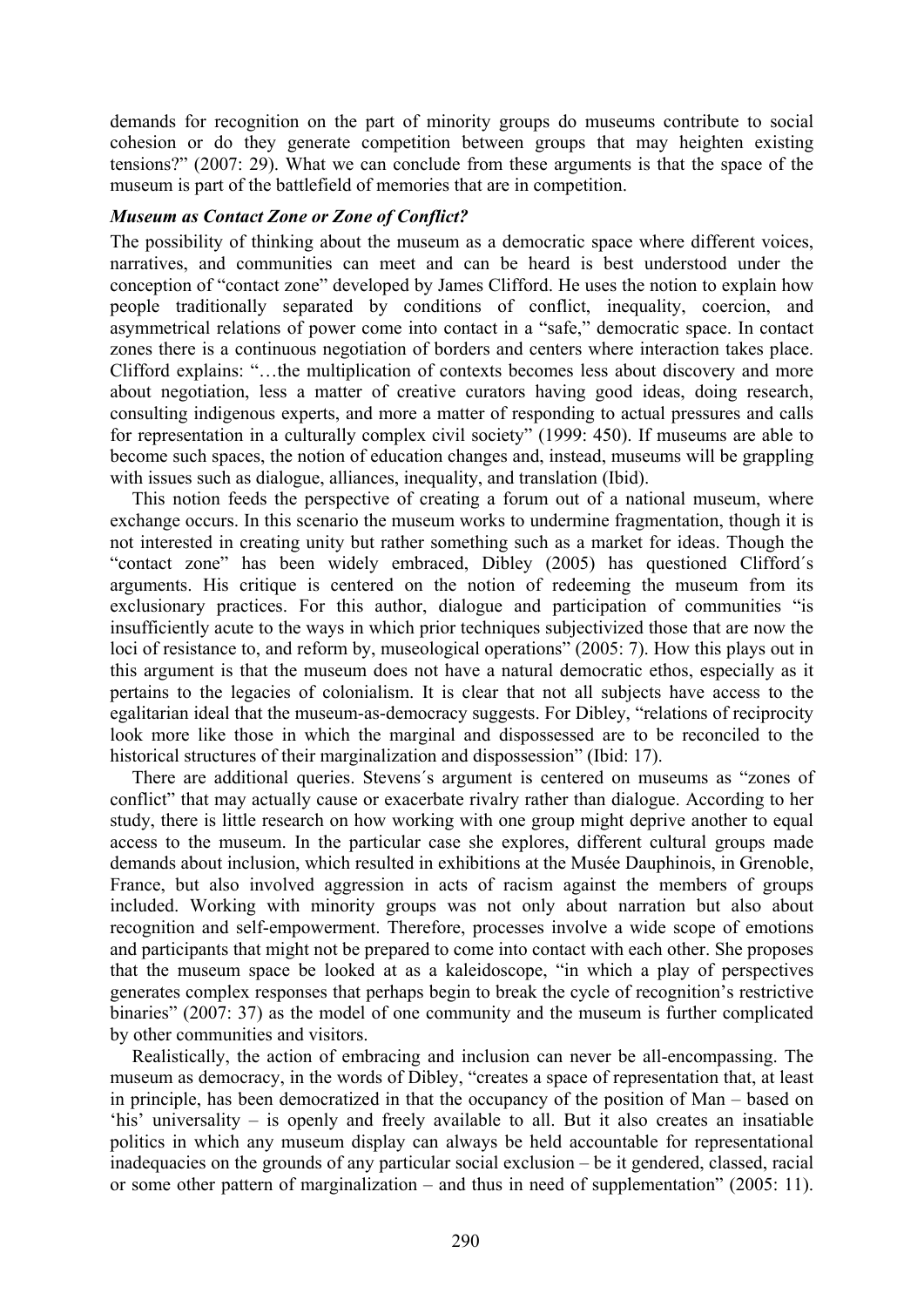Indeed, national museums have to deal with their own limitations. In this sense, though the institution may strive to be more democratic and representative, an ideal state of affairs is utopian. But perhaps, this is the strength of such institutions. The museum is a field in which to play out the soundness and the inadequacies of the public sphere. In this sense, Littler recognizes that "consensus will always be provisional and conflictual" (2005: 18) in a space where disagreeing experiences are brought together, and, I might add, a space that is never truly finished.

#### *The Nation as Territory, the Museum as Space*

How might the museum as a democratic and including space play out physically? And what might be the value of place in "promot[ing] equality through the combating of prejudices, the reversal process of othering and the engendering of pluralist, democratic values"? (Sandell 2005: 185). In order to approach possible strategies, we will first briefly recognize how space has been used to develop barriers of "othering." Clifford acknowledges that there are insiders and outsiders in the representation of the nation that might be read in terms of symbolic but also real space. He states: "The message of identity is directed differently to members and to outsiders –the former invited to share in the symbolic wealth, the latter maintained as onlookers, or partially integrated, whether connoisseurs or tourists" (1999: 454).

Museums in general developed classificatory systems –especially in the  $19<sup>th</sup>$  century- to promote a division of labour, which produced exclusion. This division of space according to disciplines (art vs. ethnography, for instance, or history vs. archaeology) helps to accentuate the difference between the cultures on display and visitors, promoting exoticism (Sandell 2005). Space and collections organized in different disciplines "represent power/knowledge relations through the delineation of familiar hierarchies and exclusions: men over women, European over non-European, modern over pre-modern, high art over traditional crafts" (Dyson 2005: 119). These separations naturalized or objectified the way national identities were perceived. For Macdonald, the creation of racial or gendered differences were a means to invite "people to conceptualise a sense of national or racial difference from others; and to experience their own worlds as relatively and reassuringly governed ones […] They helped to think identities as bounded and coherent" (2003: 4).

Sandell describes three ways by which space can be used to promote inequality. First, "differentiated spaces (dioramas, exhibition cases or entire galleries) that separate, demarcate and distinguish between different groups" (2005: 188). These spaces described by Sandell are characterized by the exaggeration of difference and may lead to the opposition of an apparent superiority of a group over another. The second strategy he explains is "displaying cultural difference within physically shared spaces but within an interpretative framework that reproduces and reinforces (rather than challenges) social inequalities" (Ibid: 188). The third strategy is marked by the absence of representation of certain groups from museum space and narratives.

As counter-strategies, or new strategies that are more in tune with the transformation of museums, Sandell describes three possibilities: compensatory, celebratory and pluralist. The first is characterized by temporary, small, peripheral displays that are "attached" to the permanent exhibitions without causing much to change. The second one, though still temporary, has a place in the main exhibition galleries and focuses on a particular group. The temporal nature of both of these strategies, Sandell points out, might undermine their impact and might be interpreted as less important. The last category integrates "cultural difference within a unifying interpretative framework, designed to suggest both similarities and also (positive) differences between groups and in ways that aim to challenge rather that reproduce the inequalities of power" (Ibid: 191).

Different necessities might require a combination of integration and differentiation, as is the case described by Sandell in the St Mungo´s Museum of Religious life and Art where each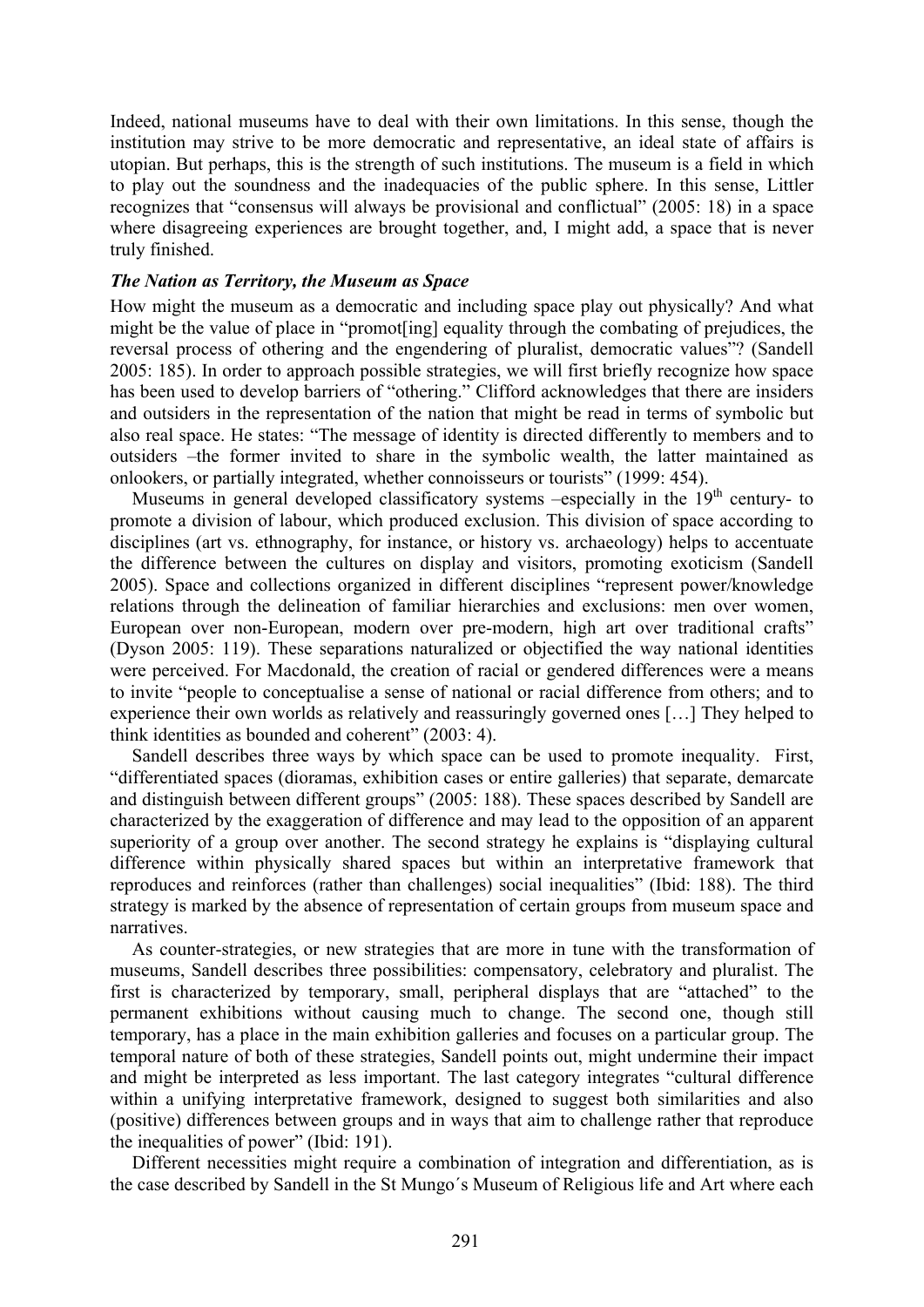of the six most practiced religions has a space, and where there is also a space where they are compared to emphasize shared themes. The intention defines the spatial tactic utilized. What we might describe as a "second version" of the pluralist display that has been demanded by a sector of the Afrocolombian community is a place within the national narrative but also a differentiated space, completely separate from others, where what they perceive, as a distinct identity, can be on display. The "possession" of their own space has been defined in terms of historical reparation, as was described earlier in this essay. The questions that this separatist option raises have already been highlighted by Gardner and Stevens above and will be discussed below. Recent national museums have opted for different strategies for creating not only inclusion, but also difference. For instance, the National Museum of Australia integrated Indigenous and non-Indigenous histories, while the Canadian Museum of Civilization opted to keep them separate (Dean & Rider 2005).

#### *Creating Positive Difference*

Another possibility of creating an including space is to take the opposite road: i.e., instead of putting identities in a space of dialogue, creating a separate space for each so that there is recognition of their intrinsic value. This strategy we might call "positive discrimination," which has had a visible and debatable place in education quotas and in assigning budgets.

In the context of the specific case study, the Colombian Constitution makes the State responsible for promoting access and distribution in equality of opportunities for the population. But the State must also guarantee ethnic and linguistic groups, Black and indigenous communities, the right to preserve, enrich, and diffuse their identity and cultural patrimony. What becomes problematic is the situation where both communities and individuals hold rights, because there is no consensus of what to privilege and where the line divides the right to difference and the regulations that apply to the majority (Wills 2000). Diversity, participation, and symmetry have to be articulated in what Wills calls *cultural equality*: "the effort to create, amongst groups and individuals that recognize themselves as distinct symmetric relationships of power" (2000: 402).

Nowadays, there are communities throughout the world that want to be recognized because of their dissimilarities. Such is the case of the Afrocolombian groups that have been mentioned. In favour of their claim, we can ask: "Does the preference for projects which address easily visible, apparently bounded and unified communities play on a particular binary, with the state representing all that is best about the liberal tradition and the `ethnic community´ representing a manifestation of `traditional culture´?" (Naidoo 2005: 44). As put forth by Pieterse, a pluralist view does not necessary acknowledge underlying inequalities. Creating a more egalitarian narrative would not necessarily address the original asymmetries of power, as was explained by Dibley, and we might end up exhibiting ethnicity to uphold a specter of diversity.

The eagerness to create an embracing script might neglect the particular contributions of specific communities. We have to take into account the notion of different communities that are not "saturated by tradition; they are actively involved with every aspect of life around them, without the illusion of assimilation and identity. This is a new kind of difference – the difference which is not binary (either-or) but whose `differances´ will not be erased, or traded" (Hall 2005: 30). In the previous passage, Hall is writing about communities referred to as "minorities" in the U.K. that have been shaped by traditions different from the Judeo-Christian, western culture. Though the comparison cannot be strictly made, Afrocolombian (and indigenous) communities have also been shaped by their relationship with very distinct non-western civilizations and this peculiarity is what cannot be "erased or traded".

Disregarding how we can make a community more like ours can also allow the development of an in-depth view of a particular group. Recognizing diversity amongst the Black population would avoid essentialisms and the recognition of different historical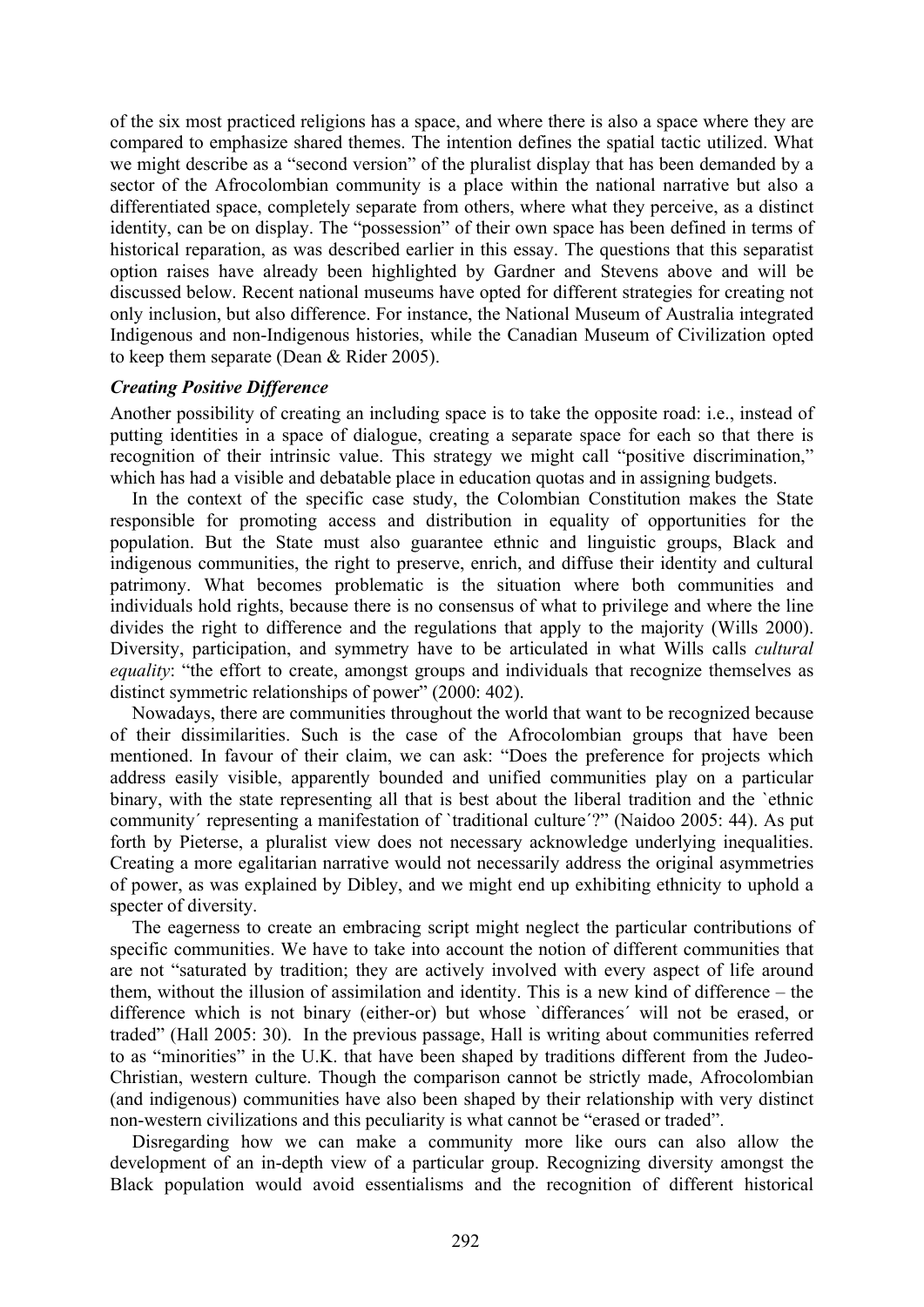experiences and cultural particularities of the different sub-communities (Lozano & Peñaranda 2007). This might also lead to the recognition that on the inside there are also discriminations or subordination like that of women (Ibid.). Narratives centered on particular communities prevent homogenization that in turn allows us to understand that the museum is limited in representing a whole community.

## *Fixing Identities*

The question of how national museums give way to previously excluded identities entails dangers of closing these up. Gros outlines the issue for indigenous communities that ultimately applies to other groups:

That the indigenous communities lock themselves up in their own communities, entrenched in an obsessive identity that refuses the other and excludes it. These communities have to open themselves up if the want to subsist and avoid internal fractures between those that appeal to tradition as an unquestionable order and those who want to take their place as individuals in a wider society.

That the states, with the pretext of recognizing difference, adhere to cultural relativism that negates the possibility of organizing the nation with central and universal values, i.e. shared by all- values without which it is impossible for citizenship and democracy to be prosperous. These values cannot come from only one side. In order to make this possible, two variables have to be taken into account: a will to be a part of a wider community, the nation, and second, imagination, because everyone has to change to create a new public sphere (2000: 361).

Further dangers in isolating identities are signaled by Macdonald (2003). She points to the unwanted result of fixing identities, something that, as we have seen, goes against the current in the way identities are conceived off as fluid and multiple. Macdonald points to the need of exploring cultural difference in depth so that oversimplifications are avoided. Static notions of culture also serve to create essentialist and purist views. For Pieterse inert notions of multiculturalism can lead to a coexistence of communities that are "a form of `pillarization´, a series of cohabiting ghettoes, in fact, a form of neo-apartheid" (1997: 128). In fact, multiculturalism cannot be viewed as a collection of communities, but rather under an interculturalist model that allows new identities to be formed as well (Ibid.).

Martín-Barbero makes his case for having to choose between integration or isolation and defends a politics that extends universal rights and values to all those sectors of the population which have previously lived outside the application of those rights, be they women or ethnic minorities, evangelists or homosexuals. Michel Wiewiorka (1997) thus refuses to have to choose between the universalism inherited from the Enlightenment, which excludes whole sectors of the population, and the tribal differentiation affirmed in racist, xenophobic segregation – a choice that is fatal for democracy (2002b: 629).

Are we fastened to having to choose between universalism and the particularities of individuals or communities? Leaving a radical position behind would mean the negotiation of formulas that incorporate both similarities and difference in an effort to both overcome and take advantage of fragmentation. Discussing the Parekh Report, *The Future of Multi-Ethnic Britain*, McGuigan proposes a "community of communities" based on pluralism. He defends the idea that it is mistaken to portray ethnic groups as separate, "Instead, they interact quite routinely in various ways, setting up channels of mutuality as well as hostility. There is a constant play of similarity and difference" (2005: 188).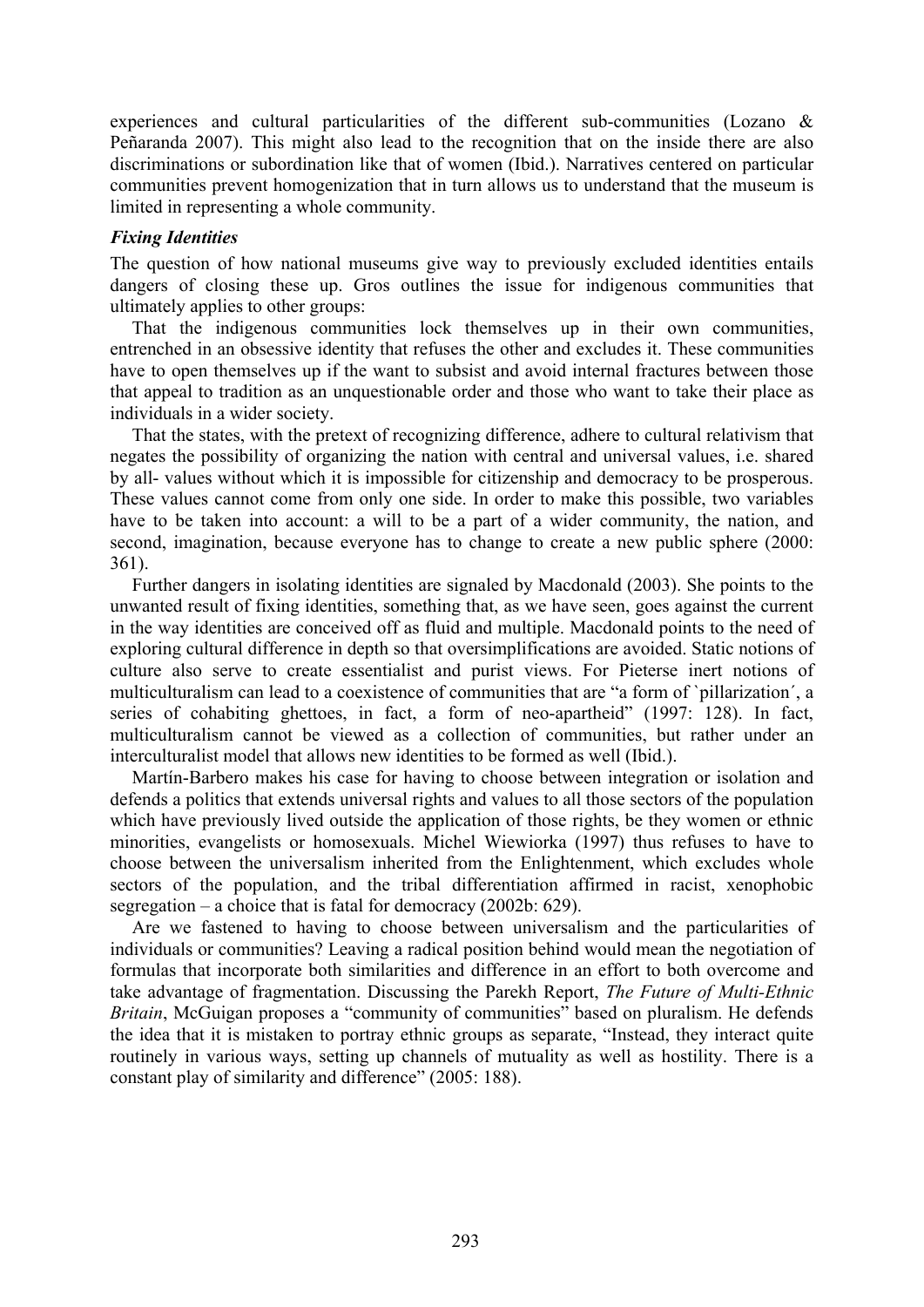## **Conclusions**

The purpose of this final section is to draw from the preceding text possible implications for national museums. The intention is to look at possible steps to be taken into account in matters of inclusion, equity, and respect for difference.

National museums have been called to take a stand in nation-making processes of newly independent States or as symbols of reconciliation in spite of, or perhaps *because of* the fact that there has been a demise in the belief that the nation still stands as a way of organizing a political and cultural community – or communities –. In 2001, Australia opened its National Museum, 10 years after the creation of the Council for Aboriginal Reconciliation (Sculthorpe 2001). The role of museums in historical reparation is key for groups that demand that the State take an active role in reformulating historical narratives. Accepting that challenge is much more complicated than showing the "happy" and harmonic side of diversity that governments so often find appealing. Sculthorpe shows, in the case of Australia, that Aboriginal art exhibits are very popular to take abroad, "yet accepting past treatment of Indigenous Australians as part of Australian history remains problematic for many" (2001: 81).

To the notion of reparation we must add the complex task national museums have in postcolonial, post nation-state and even post-museum times in articulating their narratives around collective projects of nation based on multicultural models. The nation then becomes something that is not so easily mapped as it transcends its own frontiers and creates new ones inside its political limits. A nation that is thus hard to grasp does not lead us to an easily defined national identity. We argue against the desirability of having one mould that all citizens have to conform to and defend the notion of different ways of belonging to the nation. For Thompson (2001), national identity is not a given. Not all people can locate themselves comfortably in a national identity and many even have difficulties in finding a sense of belonging. Also, not everyone defines their relationship to the nation in the same way, nor understands the nation in the same manner. For the author, it is important to take into account how individuals, and communities, make national identities. Following a more flexible model of identity can be a way for national museums to include the diversity of their constituencies.

The need for inclusion was argued using the case of the Museo Nacional de Colombia and the country's Afrodescendant communities. The absences of representation of cultural or ethnic groups automatically "disqualify" them as members of the polity. The lack of representation was interpreted by members of the Afrocolombian communities as yet another sign of the way the nation has excluded them from acknowledging their contributions to the nation-making processes. An additional consequence of this invisibility is that the museum is also hiding these communities from other groups that make up the nation, perhaps contributing in an indirect way to pervasive forms of discrimination. But we also noted how other groups are missing. The many absences further complicate solutions as many groups might end up competing for their separate enclaves inside the museum. The responsibilities placed on Colombian cultural institutions by the Constitution of 1991 clearly reflect the situation of other countries worldwide that are facing legislation that obliges them to incorporate the discourse of the multicultural nation.

Diversity and multiculturalism create challenges that the Museo can come to grips with in many ways, but it will never be a finished product; the necessities and the communities represented will multiply. Once the door is open to participation and inclusion, there is no set limit to reach; rather, the institution is responsible for deciding and negotiating with communities how far it can go. Littler points to the "ethical commitment to social change for a more equal society [that] has to be accompanied by a strategic sense of what is possible to be done and when" (2005: 13). The wishes and ideas of the communities – for instance a separate pavilion for the culture of Afrodescendents in Colombia – will inevitably crash with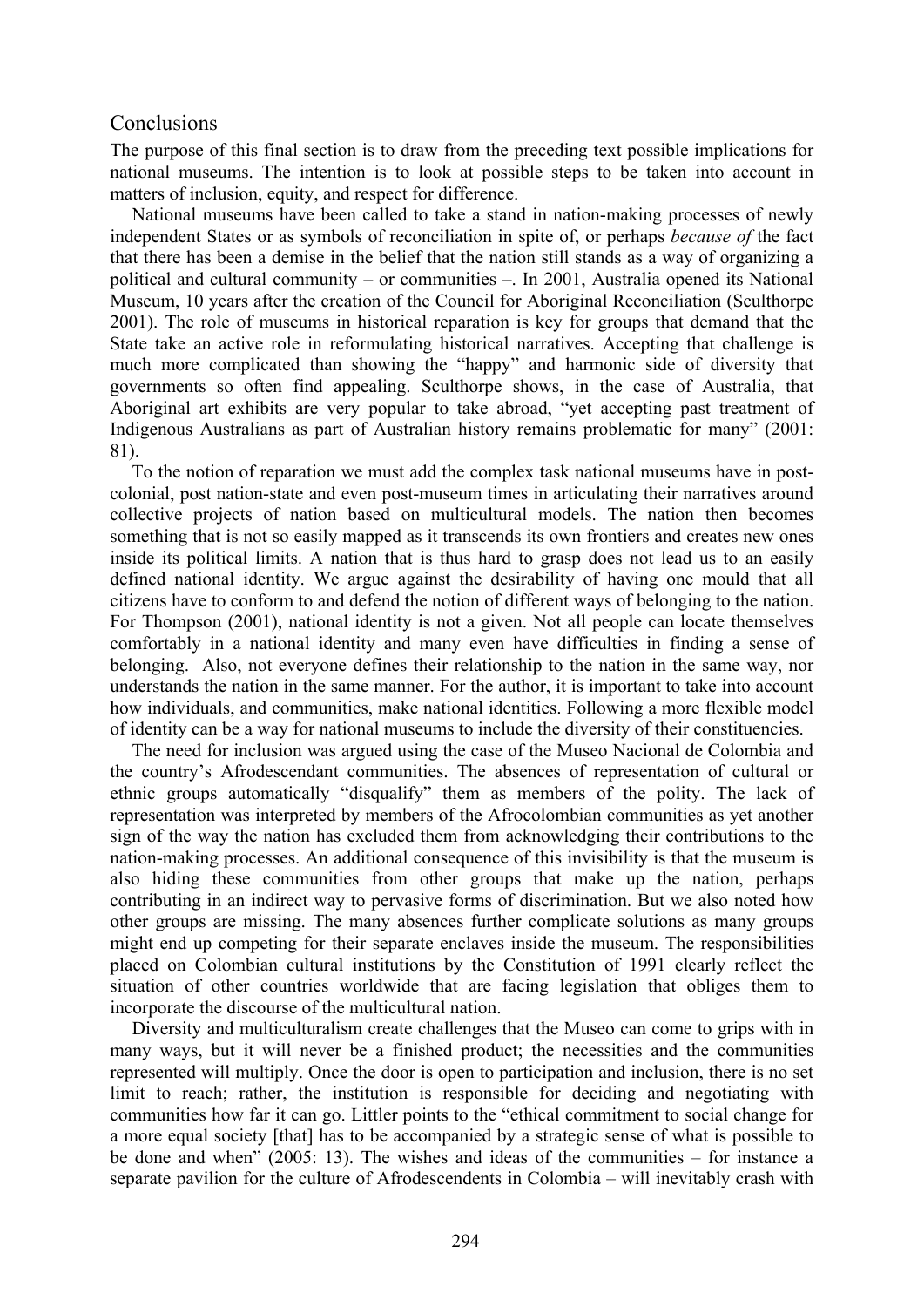the reality of the institution – lack of collections or research, budgets, and acceptance of the idea of creating a separate gallery. A sense of realism is important to be able to make promises that can be kept. Hall recognizes the complexity of such an enterprise:

No single program or agenda could adequately represent [Britain´s] cultural complexity, especially the `impossible´ desire to be treated and represented with justice (that is, as `the same´) simultaneously with the demand for the recognitions of `difference´. The agenda will itself have to be open and diverse, representing a situation which is already cross-cut by new and old lateral connections and reciprocal global influences and which refuses to stand still or stabilize (Hall 2005: 31).

The enterprise of this agenda has to keep in mind the negotiation with the communities represented. Groups of participants in meetings held in February and September of 2007 on the issue of representation of Afrodescendant communities in the Museo Nacional were merciless about their critiques but were also eager to elaborate a bilateral policy on inclusion with plans, tasks and goals. The Museo's first step, which was listening to participants and accepting their criticism of the Museo (whether rightfully earned or not), was taken very positively and participants expressed gratitude and relief that they had been invited to be heard, though it had taken the institution far too long to ask them to participate. Recognition of past and present exclusions starts with listening carefully to the people that have been left out of historical discourse and its representation in museums.

Allowing groups that have previously been excluded to have their own space responds positively to what Jordan and Weedon have highlighted as aspects of the cultural politics of marginalized groups that need attention: "1) the need for recognition; 2) the need for cultural agency" (1995: 551). The first includes both the need to speak and the need to be heard as empowering exercises, and the second recognizes that racism and sexism constrain the possibilities of creating new representations. For Sandell (2007), representation of difference in museums is both determined and generative. Framing this claim in the present study means that inclusion in discourses of the national is a significant contribution to the political agency of groups; in the case of Colombia, it might lead to the combat of racism and discrimination. For Sandell equality of rights does not mean obliging groups to integrate to a definite model. He states "…I contend that museums can offer understandings of difference that are complex and nuanced, which attempt to establish an expanded view of rights, one which incorporated the right for groups to assert and maintain their cultural specificity" (2007: 183).

Can museums redefine consensus on difference? (Sandell 2007). The requirement to emphasize difference must be met with the obligation to create dialogue. Jesús Martín-Barbero (2002: 17) has made a special emphasis on the need to overcome the fragmented character of the Colombian nation. For him, it is necessary to construct a national narrative with common memory woven into it. The conflictive elements of this memory would not be silenced but ultimately it would be a memory that binds the nation together. For him it is necessary that institutions in Colombia transcend the multicultural and construct interculturality because if we only affirm differences and diversity in a time when society is being torn apart and intolerance reigns, we can end up promoting ghettoes, new selfishness, and other divisions (2002: 27). What we need is to affirm divergence but also assert reciprocity and solidarity.

We have a responsibility to avoid further fragmentation by balancing the stories of individuals and excluded communities with the contributions of other groups and also by looking at identities cross-culturally. How to utilize mini-narratives of individual groups and communities as building blocks in a broader story of nation? Naidoo reinforces the place of particular heritage in the broader story as he points to positive experiences of "uncovering" Black heritage in a way that destabilizes our notions of national heritage (2005: 46). The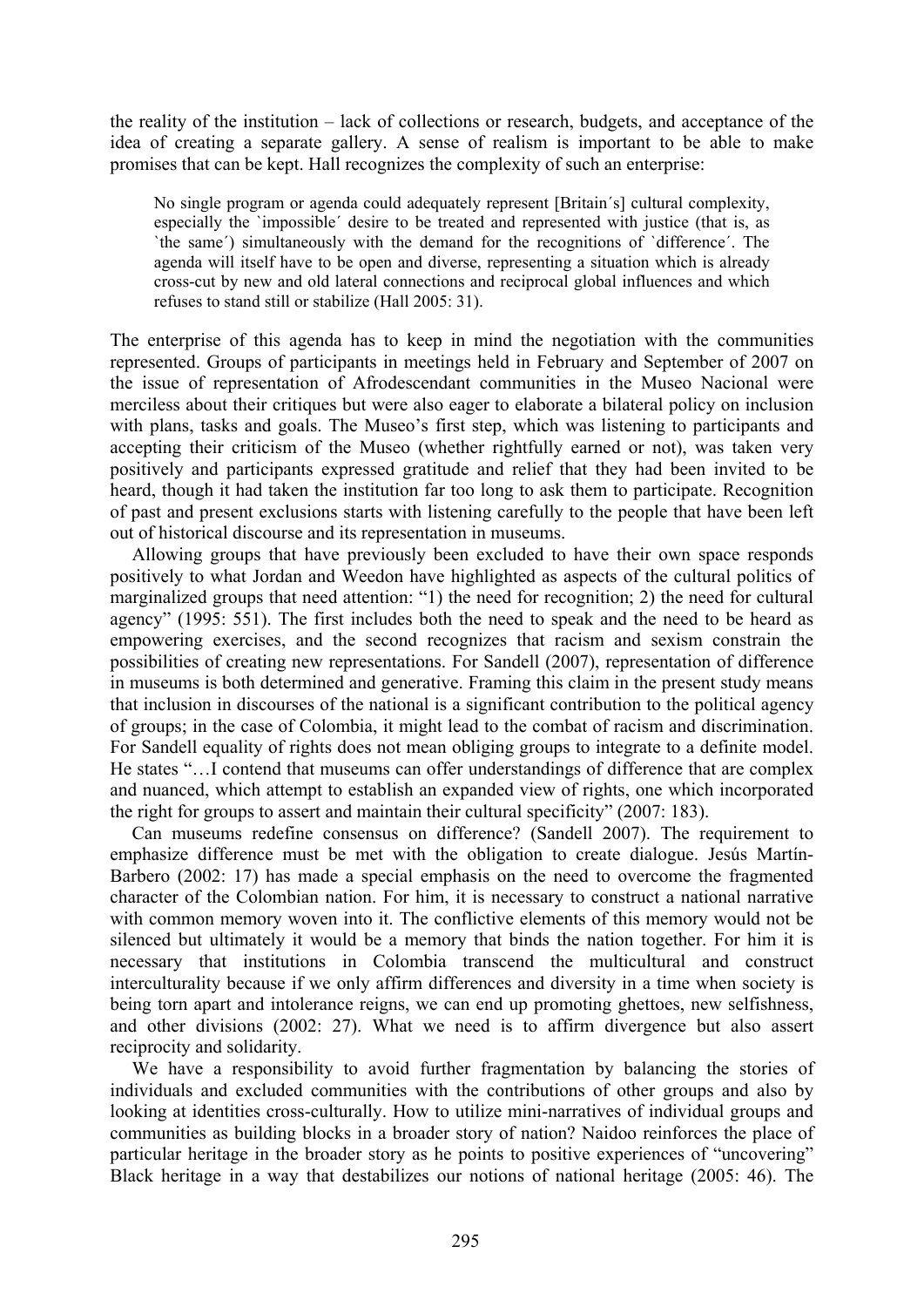stories of minorities are the stories of the nation (Ibid). In the particular case of the Afrocolombian communities, looking at their heritage will allow us to incorporate the legacies of African culture that survived the Diaspora and were transformed in America, into the discourse of nation. But microcosms do not exist in a vacuum. Identities always exist in relation to others. The question here becomes: can Black communities tell their story without the presence of White and mestizo, or mixed-race, communities?

A combination of strategies has to be articulated. Hall describes basic elements of changing representations: first, it involves the re-writing of the narratives in an inclusive manner, in ways that permit us to see how the stories of the "others" intersect with ours in the national narrative. The second step is to acknowledge and support creative output of minority groups; the third, a recording of the Black Diaspora and its documentation; fourth, an overcoming of the representation "of minority communities as immured in their `ethnicity´ or differentiated into another species altogether by their 'racialised difference'" (2005: 33). Fifth and last is the recognition of hybrid artistic forms that feed on multiple cultural traditions. The change in paradigm might also mean not only a support of processes of creation but also a broadening of what gets funded as Khan points out in the case of Britain in the 1980s.

There is an underlying need to support research processes undertaken by communities themselves and to open up possibilities for training. In this manner we might widen the group responsible for history-making. Crooke points out how in order to make collections and exhibitions more representative, museums are coming in contact with local stories (Crooke 2005: 73). One possible initiative is to support local groups that undertake collecting oral histories: "Public display, in books, exhibitions and monuments is not limited to the official academic, museum or heritage sectors" (Crooke 2005: 80). In the case of the Afrocolombian communities, various participants expressed concern about losing valuable knowledge with the death of several wise elders. Budgets can become available to secure the recovery and documentation of tradition in order for new generations to appropriate it.

By incorporating different communities we are not only widening the groups included in a national memory but also incorporating collectivities in a project of reparation of the past. Sánchez (2000) notes how this enterprise is not only the business of the museum, but that the museum has to be reconstructed by the whole of society. In this manner the museum may work on a policy of inclusion drafted by the institution with the communities it wishes to address in a reciprocal relationship. Museums are already required to have collections, conservation, and exhibition policies, but very few have policies on inclusion.

These steps can lead museums in the direction of creating equity in representation. Nevertheless, there can never be a truly balanced representation in any national museum, because there is a different starting point for each different group that makes up a nation. The fact that no objects survive, in Colombia, to tell the story of enslaved people can never be undone. In a recent visit by the representatives of Colombian Afrocommunities, they were displeased to see that a mulatto leader in the country's independence was represented by including his biography inside a picture frame, rather than by his (non-existent) portrait. Lowenthal points to this difficulty when he describes representation of elites of whom objects and inventories survive while no material testimonials of slaves in Colonial Williamsburg were available and replicas had to be constructed. He explains that "The elite appear in actual, contextual, explicit detail; the faceless, unprovenanced slaves are generalized and undifferentiated. The former come across to visitors as memorably authentic individuals, the latter as depersonalized simulacra in counterfeit (because reconstructed rather than `genuine´) milieus" (2001: 166).

The questions a national museum might ask itself are whether it is taking cultures seriously and understanding them in their context; acknowledging asymmetries of power; taking into account the need to have differentiated spaces but also the need to promote equality and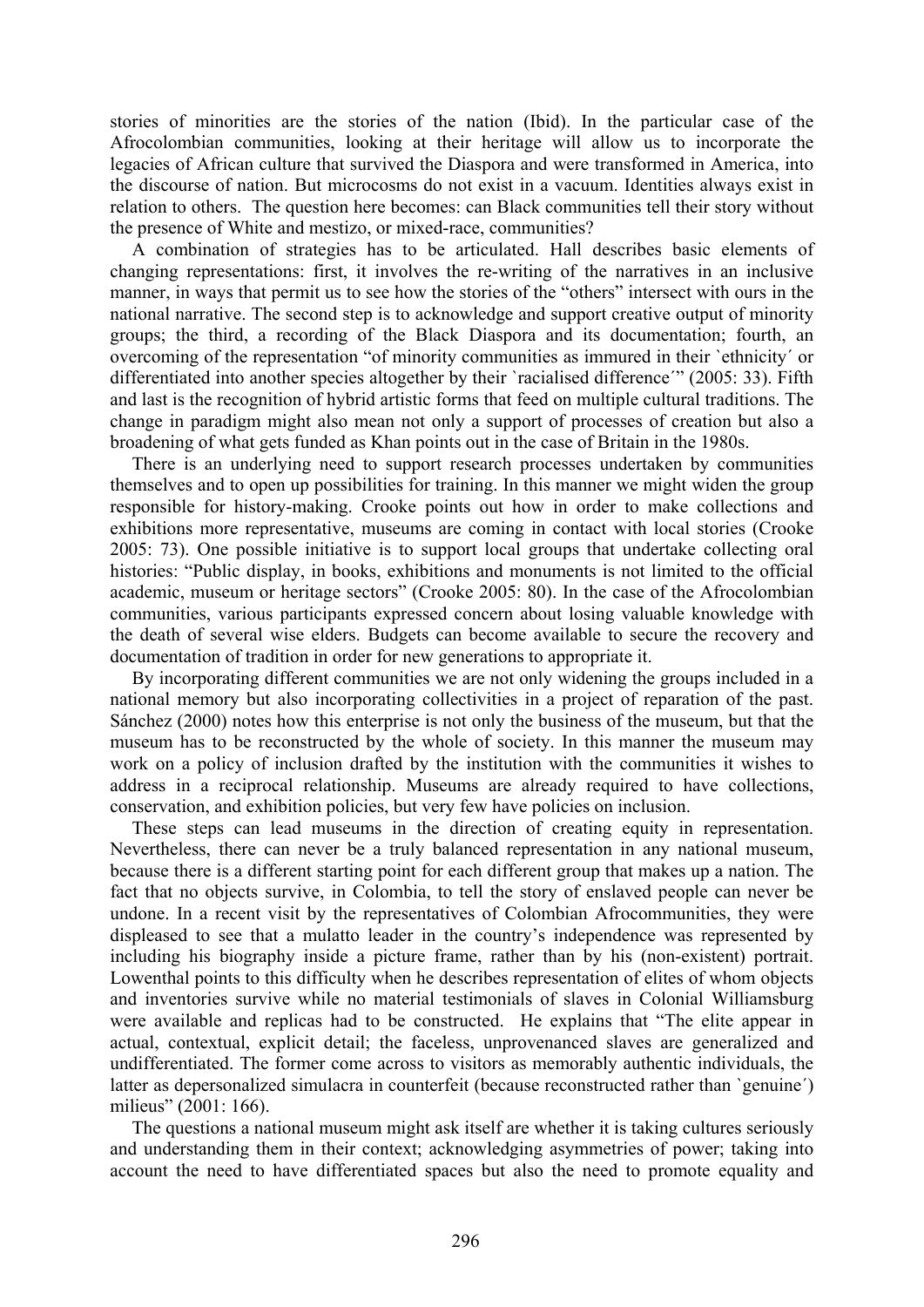inclusion; whether it is ready to negotiate and take some blows from potentially numerous fronts; whether it wants to be a space to reaffirm uncontested notions of identity or whether it is apt for becoming a space for dialogue and debate. Additional questions that remain open are how to make explicit the limits, the constructed character of nation, and identity and narration so that visitors also change the responsibilities attributed to the museum. How to metamorphize the image of the museum from the temple of national identity to the place where there are inevitable conflicting stories and no "true" answers?

Finally, we return to the first image that I suggested in this text: the national museum as the micro-mirror of a macro-reality. In the following excerpt by Martín-Barbero I suggest the exercise of replacing the word "democracy" for the word "national museum(s)":

The impossibility of conceiving of a totally conflict-free human order makes the most crucial challenge facing democracy today one of how to transform itself into a 'pluralist democracy': it must be capable of taking on the us/them distinction so that 'they' are also recognized as legitimate. This, in turn, implies that the passions are not relegated to the private sphere but rather kept in play through argument: that is, by struggles which do not seek to annihilate the other, since the other also has a right to recognition and, therefore, to life. When democracy requires us to maintain the tension between our identity as individuals and as citizens it becomes the site of emancipation, since only out of this tension will it be possible to sustain collectively the other tension between difference and equivalence (equality). And then we will abandon the illusory search for the reabsorption of otherness in a unified totality. Just as otherness is irreducible, so must 'pluralist democracy' regard itself as an 'impossible good' – a regulative idea that exists only insofar as it cannot be perfectly realized (2002b: 630).

If the challenges of democracy are the challenges of national museums, then the democratic ethos of the museum is an "impossible good" but something to aspire to.

## References

- Achugar, H., 2002. "Ensayo sobre la nación a comienzos del siglo XXI" in *Imaginarios de nación. Pensar en medio de la tormenta*, coord. J. Martín-Barbero, Ministerio de Cultura, Bogotá.
- Almario, O., 2007. "Reparaciones contemporáneas: de la Memoria de la Esclavitud al cuestionamiento de la exclusión social y el racismo" in *Afro-reparaciones: memorias de la esclavitud y justicia reparativa para negros, afrocolombianos y raizales*, eds. C. Mosquera & L. C. Barcelos, Facultad de Ciencias Humanas, Centro de Estudios Sociales, Universidad Nacional de Colombia, Bogotá.
- Arocha, J., 2004. "Ley 70 de 1993: utopía para afrodescencientes excluidos" in *Utopía para los excluidos. El multiculturalismo en África y América Latina*, comp. J. Arocha, Facultad de Ciencias Humanas, Centro de Estudios Sociales, Universidad Nacional de Colombia, Bogotá.
- Arocha, J, & Moreno, L. M., 2007. "Andinocentrismo, salvajismo y afro-reparaciones" in *Afro-reparaciones: memorias de la esclavitud y justicia reparativa para negros, afrocolombianos y raizales*, eds. C. Mosquera & L. C. Barcelos, Facultad de Ciencias Humanas, Centro de Estudios Sociales, Universidad Nacional de Colombia, Bogotá.
- Ashley, S., 2005. State Authority and the Public Sphere: Ideas on the Changing Role of the Museum as a Canadian Social Institution. *Museum and Society*, 3(1), 5–17.
- Bolívar, I. J., 2002. "La construcción de la nación y la transformación de lo político" in *Nación y sociedad contemporánea*, coord. I. J. Bolívar, G. Ferro & A. Dávila, Ministerio de Cultura, Bogotá.
- Calderón, A. M., 2004. "Afrocolombianos en el Museo Nacional de Colombia: Sala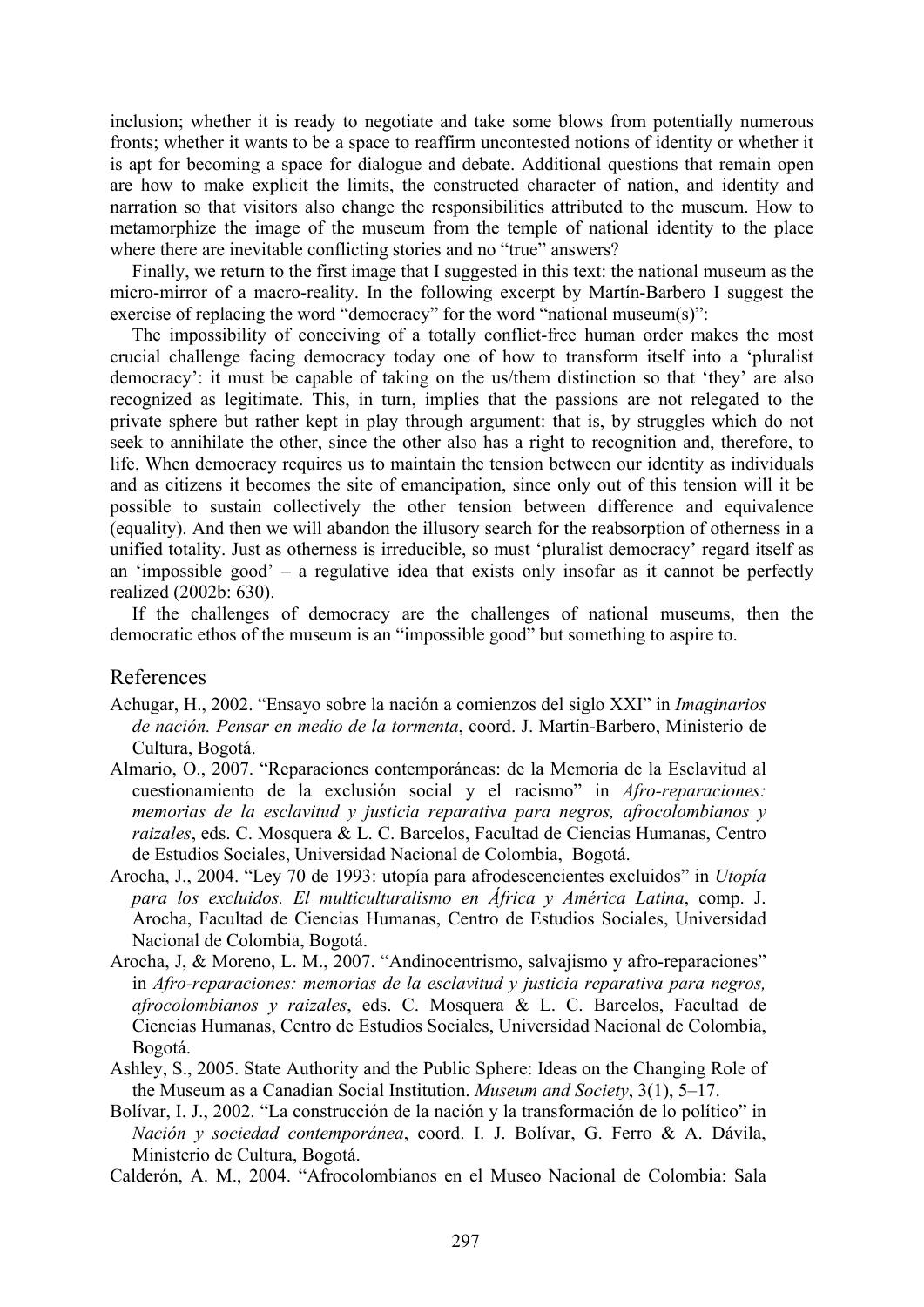Nuevo Reino de Granada 1550–1810", unpublished document, Museo Nacional de Colombia, Bogotá.

- Clifford, J., 1999. "Museums as contact zones" in *Representing the Nation: A Reader*, eds. D. Boswell and J. Evans, Routledge, London, New York.
- Crooke, E., 2005. "Museums, Communities and the Politics of Heritage in Northern Ireland" in *The Politics of Heritage, The Legacies of Race*, ed. J. Littler, & R. Naidoo, Routledge, Oxon, New York.
- Dean, D. & Rider, P., 2005. Museums, Nation and Political History in the Australian National Museum and the Canadian Museum of Civilization. *Museum and Society*, 3(1), 35–50.
- Dibley, B., 2005. The museum's redemption: Contact zones, government and the limits of reform. *International Journal of Cultural Studies,* 8(5), 5–27.
- Dyson, L., 2005. "Reinventing the Nation. British Heritage and the Bicultural Settlement in New Zealand" in *The Politics of Heritage, The Legacies of Race*, ed. J. Littler, & R. Naidoo, Routledge, Oxon, New York.
- Gardner, J., 2004. Contested Terrain: History, Museums and the Public. *The Public Historian*, 26 (4), 11–21.
- Gómez, T., 2004. "Lugares de memoria e identidad nacional en Colombia" in *Utopía para los excluidos. El multiculturalismo en África y América Latina*, comp. J. Arocha, Facultad de Ciencias Humanas, Centro de Estudios Sociales, Universidad Nacional de Colombia, Bogotá.
- González, J. E., 2007. "Introducción" in *Nación y nacionalismo en América Latina*, ed. J. E. González, Consejo Latinoamericano de Ciencias Sociales/ Facultad de Ciencias Humanas, Centro de Estudios Sociales, Universidad Nacional de Colombia, Bogotá.
- Gros, C., 2004. "¿Cuál autonomía para los pueblos indígenas de América Latina?" in *Utopía para los excluidos. El multiculturalismo en África y América Latina*, comp. J. Arocha, Facultad de Ciencias Humanas, Centro de Estudios Sociales, Universidad Nacional de Colombia, Bogotá.
- Gros, C., 2000. "De la nación mestiza a la nación plural: el nuevo discurso de las identidades en el contexto de la globalización" in *Museo, memoria y nación. Misión de los museos nacionales para los ciudadanos del futuro*, comp. G. Sánchez & M. E. Wills, Ministerio de Cultura, Bogotá.
- Hall, S., 1999. "Culture, community, nation" in *Representing the Nation: A Reader*, eds. D. Boswell and J. Evans, Routledge, London, New York.
- Hall, S., 2005. "Whose Heritage? Un-settling The Heritage, Re-imaging the Post-Nation" in *The Politics of Heritage, The Legacies of Race*, ed. J. Littler, & R. Naidoo, Routledge, Oxon, New York.
- Helg, A., 2004. "Constituciones y prácticas sociopolíticas de las minorías de origen africano: una comparación entre Colombia y Cuba" in *Utopía para los excluidos. El multiculturalismo en África y América Latina*, comp. J. Arocha, Facultad de Ciencias Humanas, Centro de Estudios Sociales, Universidad Nacional de Colombia, Bogotá.
- Hopper-Greenhill, E., 2000. *Museums and the Interpretation of Culture*, Routledge, New York/ Oxon.
- Jordan, G. & Weedon, C., 1995. Cultural Politics. Class, Gender, Race and the Postmodern World, Blackwell, Cambridge/ Oxford.
- Kohl, P., 1998. Nationalism and Archaeology: On the Constructions of Nations and the Reconstructions of the Remote past. *Annual Review of Anthropology*, 27, 223–246.
- Lao-Montes, A., 2007. "Sin justicia étnico-racial no hay paz: las afro-reparaciones en perspectiva histórico-mundial" in *Afro-reparaciones: memorias de la esclavitud y*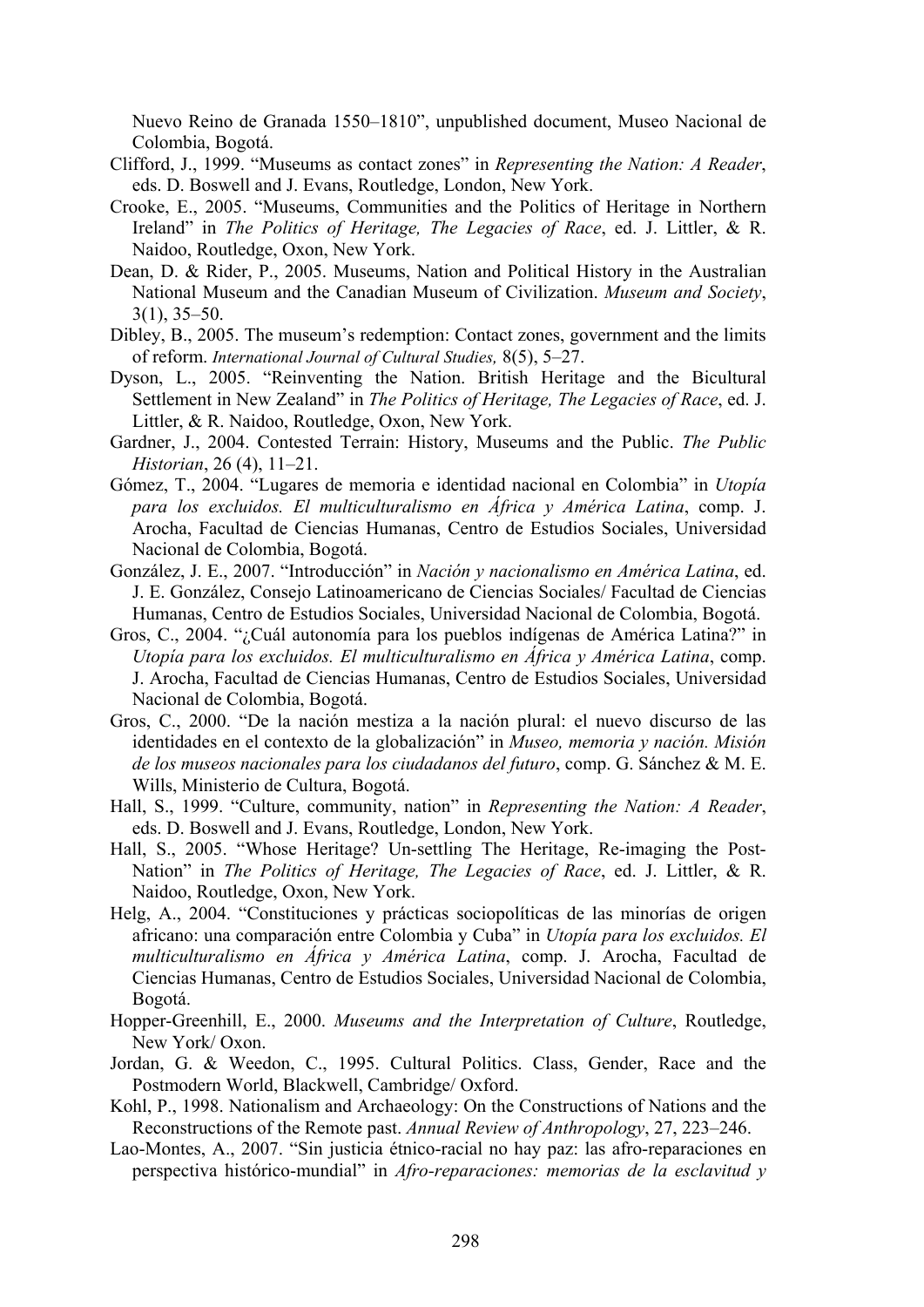*justicia reparativa para negros, afrocolombianos y raizales*, eds. C. Mosquera & L. C. Bracelos, Facultad de Ciencias Humanas, Centro de Estudios Sociales, Universidad Nacional de Colombia, Bogotá.

- Littler, J., 2005. "Introduction" in *The Politics of Heritage, The Legacies of Race*, ed. J. Littler, & R. Naidoo, Routledge, Oxon, New York.
- Lowenthal, D., 2001. "National museums and historical truth" in *National Museums: negotiating histories: conference proceedings*, eds. D. McIntyre & K. Wehner, National Museum of Australia, Canberra.
- Lozano, B. R. & Peñaranda, B., 2007. "Memoria y Reparación ¿y de ser mujeres negras qué?" in *Afro-reparaciones: memorias de la esclavitud y justicia reparativa para negros, afrocolombianos y raizales*, eds. C. Mosquera & L. C. Barcelos, Facultad de Ciencias Humanas, Centro de Estudios Sociales, Universidad Nacional de Colombia, Bogotá.
- MacDonald, S., 2003. Museums, national, postnational and transcultural identities. *Museum and Society*,1(1), 1–16.
- Martín-Barbero, J., 2002a. "Colombia: ausencia de relato y desubicaciones de lo nacional" in *Imaginarios de nación. Pensar en medio de la tormenta*, coord. J. Martín-Barbero, Ministerio de Cultura, Bogotá.
- Martín-Barbero, J., 2002b. Identities: traditions and new communities. *Media Culture Society,* 24, 621–641.
- McGuigan, J., 2005. "A community of communities" in *The Politics of Heritage, The Legacies of Race*, ed. J. Littler, & R. Naidoo, Routledge, Oxon, New York.
- Merlo, J. O., 1992. "Etnia, región y nación: el fluctuante discurso de la identidad (notas para un debate)" in *Predecir el pasado: ensayos de historia de Colombia*, Fundación Guberek, Bogotá.
- Mosquera, C., Barcelos L. C. & Arévalo, A. G., 2007. "Introducción" in *Afroreparaciones: memorias de la esclavitud y justicia reparativa para negros, afrocolombianos y raizales*, eds. C. Mosquera & L. C. Barcelos, Facultad de Ciencias Humanas, Centro de Estudios Sociales, Universidad Nacional de Colombia, Bogotá.
- Naidoo, R., 2005. "Never Mind the Buzzwords: `race´, heritage and the Liberal Agenda" in *The Politics of Heritage, The Legacies of Race*, ed. J. Littler, & R. Naidoo, Routledge, Oxon, New York.
- Pieterse, J., 1997. Multiculturalism and Museums: Discourses About Others in the Age of Globalization. *Theory, Culture and Society*, 14 (4), 123–146.
- Roldán, M., 2000. "Museo Nacional, fronteras de la identidad y el reto de la globalización" in *Museo, memoria y nación. Misión de los museos nacionales para los ciudadanos del futuro*, comp. G. Sánchez & M. E. Wills, Ministerio de Cultura, Bogotá.
- Sánchez, G., 2000. "Introducción. Museo, memoria y nación" in *Museo, memoria y nación. Misión de los museos nacionales para los ciudadanos del futuro*, comp. G. Sánchez & M. E. Wills, Ministerio de Cultura, Bogotá.
- Sandell, R. 2005. "Constructing and communicating equality. The social agency of museum space" in *Reshaping Museum Space*, ed. S. MacLeod, Routledge, New York, London.
- Sandell, R. 2007. Museums, Prejudice and the Refraiming of Difference, Routledge, New York/ Oxon.
- Sculthorpe, G. 2001., "Exhibiting Indigenous histories in Australian museums" in *National Museums: negotiating histories: conference proceedings*, eds. D. McIntyre & K. Wehner, National Museum of Australia, Canberra.